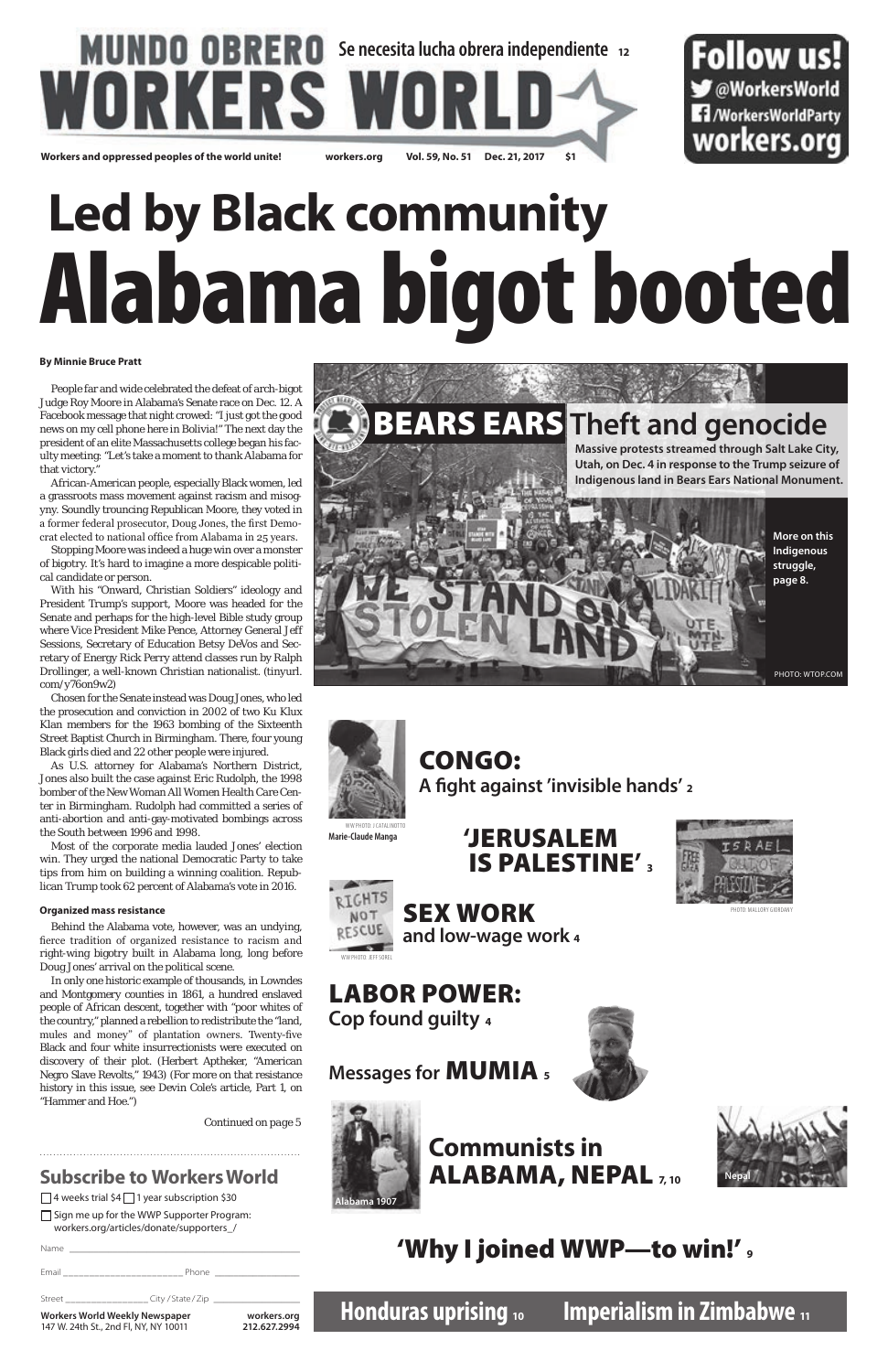#### Workers World

147 W. 24th St., 2nd Fl. New York, NY 10011 Phone: 212.627.2994 E-mail: ww@workers.org Web: www.workers.org Vol. 59, No. 51 • Dec. 21, 2017 Closing date: Dec. 19, 2017

Editor: Deirdre Griswold

Managing Editors: John Catalinotto, LeiLani Dowell, Kris Balderas Hamel, Monica Moorehead, Minnie Bruce Pratt; Web Editor Gary Wilson

Production & Design Editors: Coordinator Lal Roohk; Andy Katz, Cheryl LaBash

Copyediting and Proofreading: Sue Davis, Bob McCubbin, Jeff Sorel

Contributing Editors: Abayomi Azikiwe, Greg Butterfield, G. Dunkel, K. Durkin, Fred Goldstein, Martha Grevatt, Teresa Gutierrez, Berta Joubert-Ceci, Terri Kay, Cheryl LaBash, Milt Neidenberg, John Parker, Bryan G. Pfeifer, Betsey Piette, Gloria Rubac

Mundo Obero: Redactora Berta Joubert-Ceci; Andrea Bañuelos, Alberto García, Teresa Gutierrez, Carlos Vargas

#### Supporter Program: Coordinator Sue Davis

Copyright © 2017 Workers World. Verbatim copying and distribution of articles is permitted in any medium without royalty provided this notice is preserved. Workers World (ISSN-1070-4205) is published weekly except the first week of January by WW Publishers, 147 W. 24th St. 2nd Fl., New York, NY 10011. Phone: 212.627.2994. Subscriptions: One year: \$30; institutions: \$35. Letters to the editor may be condensed and edited. Articles can be freely reprinted, with credit to Workers World, 147 W. 24th St. 2nd Fl., New York, NY 10011. Back issues and individual articles are available on microfilm and/or photocopy from NA Publishing, Inc, P.O. Box 998, Ann Arbor, MI 48106-0998. A searchable archive is available on the Web at www.workers.org.

A headline digest is available via e-mail subscription. Subscription information is at workers.org/email.php. Periodicals postage paid at New York, N.Y. POSTMASTER: Send address changes to Workers World, 147 W. 24th St. 2nd Fl. New York, N.Y. 10011.

#### **Contact a Workers World Party branch near you:** workers.org/wwp

#### **National Office**

147 W. 24th St. 2nd Fl. New York, NY 10011 212.627.2994 wwp@workers.org

#### **Atlanta**

PO Box 18123 Atlanta, GA 30316 404.627.0185 atlanta@workers.org

#### **Baltimore**

c/o Solidarity Center 2011 N. Charles St. Baltimore, MD 21218 443.221.3775 baltimore@workers.org

#### **Bay Area**

1305 Franklin St. #411 Oakland, CA 94612 510.600.5800 bayarea@workers.org **Boston** 284 Amory St. Boston, MA 02130 617.286.6574 boston@workers.org **Buffalo, N.Y.**

335 Richmond Ave. Buffalo, NY 14222 716.883.2534 Buffalo@Workers.org

Since 1959, Workers World Party has been out in the reets defending the workers and oppressed here worldwide. If you're interested in Marxism, socialism and fighting for a socialist future, please contact a WWP branch near you.  $\square$ 

## WORKERS WORLD this week

#### **Chicago**

312.630.2305 chicago@workers.org **Cleveland** P.O. Box 5963 Cleveland, OH 44101 216.738.0320 cleveland@workers.org **Denver** denver@workers.org

**Detroit**

313.459.0777

**Houston**

713.503.2633

**Indiana**

5920 Second Ave. Detroit, MI 48202 detroit@workers.org **Durham, N.C.** 804 Old Fayetteville St. Durham, NC 27701 919.322.9970 durham@workers.org P.O. Box 3454 Houston, TX 77253-3454 houston@workers.org **Huntington, W. Va.** huntingtonwv@workers.org Indiana@workers.org **Los Angeles** 5278 W Pico Blvd. Los Angeles, CA 90019 la@workers.org 323.306.6240 **Madison** Madison@Workers.org **Milwaukee** milwaukee@workers.org **Philadelphia** P.O. Box 34249 Philadelphia, PA 19101 610.931.2615 phila@workers.org **Pittsburgh** pittsburgh@workers.org **Portland, Ore.** portland@workers.org **Rochester, N.Y.** 585.436.6458 rochester@workers.org

Libya: U.S./NATO attacks on Gaddafi brought horrors . . 5 Hondurans masses 'fight every day without rest' ...... 10 Communist coalition wins Nepal's national election . . 10 How imperialism undermined Zimbabwe ............. 11

En la riña entre Mueller y Trump, se necesita una lucha clasista independiente .......... 12

**Rockford, Ill.** rockford@workers.org **Salt Lake City** 801.750.0248 SLC@Workers.org **San Antonio, Texas** SanAntonioWWP@ workers.org **San Diego** P.O. Box 33447 San Diego, CA 92163 sandiego@workers.org **Tucson, Ariz.** tucson@workers.org Virginia@workers.org **Washington, D.C.** P.O. Box 57300

**Virginia**  Washington, DC 20037 dc@workers.org

### *Join us in the fight for socialism!*

Workers World Party is a revolutionary Marxist-Leninist party inside the belly of the imperialist beast. We are a multinational, multigenerational and multigendered organization that not only aims to abolish capitalism, but to build a socialist society because it's the only way forward!

Capitalism and imperialism threaten the peoples of the world and the planet itself in the never-ending quest for ever-greater profits. Capitalism means war and austerity, racism and repression, joblessness and lack of hope for the future. No social problems can be solved under capitalism.

The U.S. is the richest country in the world, yet no one has a guaranteed right to shelter, food, water, health care, education or anything else — unless they can pay for it. Wages are lower than ever, and youth are saddled with seemingly insurmountable student debt, if they even make it to college. Black and Brown youth and trans people are gunned down by cops and bigots on a regular basis.

Moorehead, who presented Manga with gifts; Brenda Stokely, who linked the struggle against sexual exploitation abroad to current events in the U.S.; and Paddy Colligan, who translated the speaker's remarks from French to English. □

WWP fights for socialism because the working class produces all wealth in society, and this wealth should remain in their hands, not be stolen in the form of capitalist profits. The wealth workers create should be socially owned and its distribution planned to satisfy and guarantee basic human needs.

#### **In the U.S.**

| Led by Black community: Alabama bigot booted  1             |
|-------------------------------------------------------------|
|                                                             |
|                                                             |
| Walter Scott: Community/labor wins some justice 4           |
| Boss Trump attacks low-wage workers  4                      |
| Chicago sex workers protest at sheriff's office 4           |
| San Diego: 'Free Mumia and all political prisoners' 5       |
| 'The Hammer & the Hoe: Alabama Communist Party' 7           |
| Alabama election and African-American liberation  7         |
| Bears Ears fight exposes history of U.S. genocide  8        |
| Imani Henry: 'I believe that we will win' 9                 |
| New York: Metro transit debt makes profits for Wall St. . 9 |

#### **Around the world**

#### **Editorial**

|--|--|

#### **Noticias en Español**

## **Congolese women fight 'invisible hands' of exploitation**

#### **We're taking a break!**

Workers World publishes 51 issues a year and takes one week off. Next week's the week! We'll see you again with our issue of Jan. 4.

#### **Workers World staff New York**

Marie-Claude Manga, social worker, pastor and fighter for the rights of oppressed women, brought the story of the plight of women in her original home, the Democratic Republic of the Congo, to a meeting here on Dec. 16, along with the story of their struggle.

Her presentation focused on what the women were able to accomplish in their day-to-day work with the aid of women's organizations on an international scale.

The DRC is an enormous country of 900,000 square miles, with extensive mineral resources, inhabited by 87 million people and governed by a weak central authority that leaves its mineral wealth up for grabs by armed forces in the service of transnational corporations.

"The DRC is a real geological scandal," she said. "Its subsoil is full of minerals of all kinds. Every day, huge amounts of these minerals are mined and sold around the world by Western and Eastern transnational corporations. These mining regions are regions of endless wars."

Manga pointed out: "Militias are formed and supported by 'invisible hands' (actually by transnational corporations with economic interests) to maintain a level of insecurity and especially to discourage all those who might try to put an end to this crisis.

"The endless armed conflicts that have plagued eastern DRC for 20 years, which have left millions dead and displaced, which have caused an unprecedented humanitarian disaster, are closely linked to the exploitation of mineral resources, particularly the mineral called coltan, a black or red-brown ore from which niobium and tantalum are extracted." Coltan is an essential component in computers and cellular phones.

Manga explained how "rape is used as a weapon of war, a weapon of mass destruction. I call it this because socially and culturally the woman is the nurturer of the community and the guarantor of its values. To attack a woman in this way is to destroy her integrity and, through



that, to destroy the structure of the entire community."

Manga visited parts of the DRC where mining was being carried out in June 2013. On that trip, she met and got to know "children who worked in mines and escaped" and "women and girls who had been torn from their parents, from their families, to be turned into sex slaves."

After meeting and working closely with women in the DRC who were determined to keep on fighting for their rights, whatever the consequences, Marie-Claude Manga decided she would have to work on their behalf. She would bring their story to others around the world.

The meeting was organized by the International Working Women's Day Coalition and the International Women's Alliance. Others on the panel included Vijou Bryant of GABRIELA New York, who chaired; Monica

#### WW PHOTOS: JOHN CATALINOTTO; G. DUNKEL

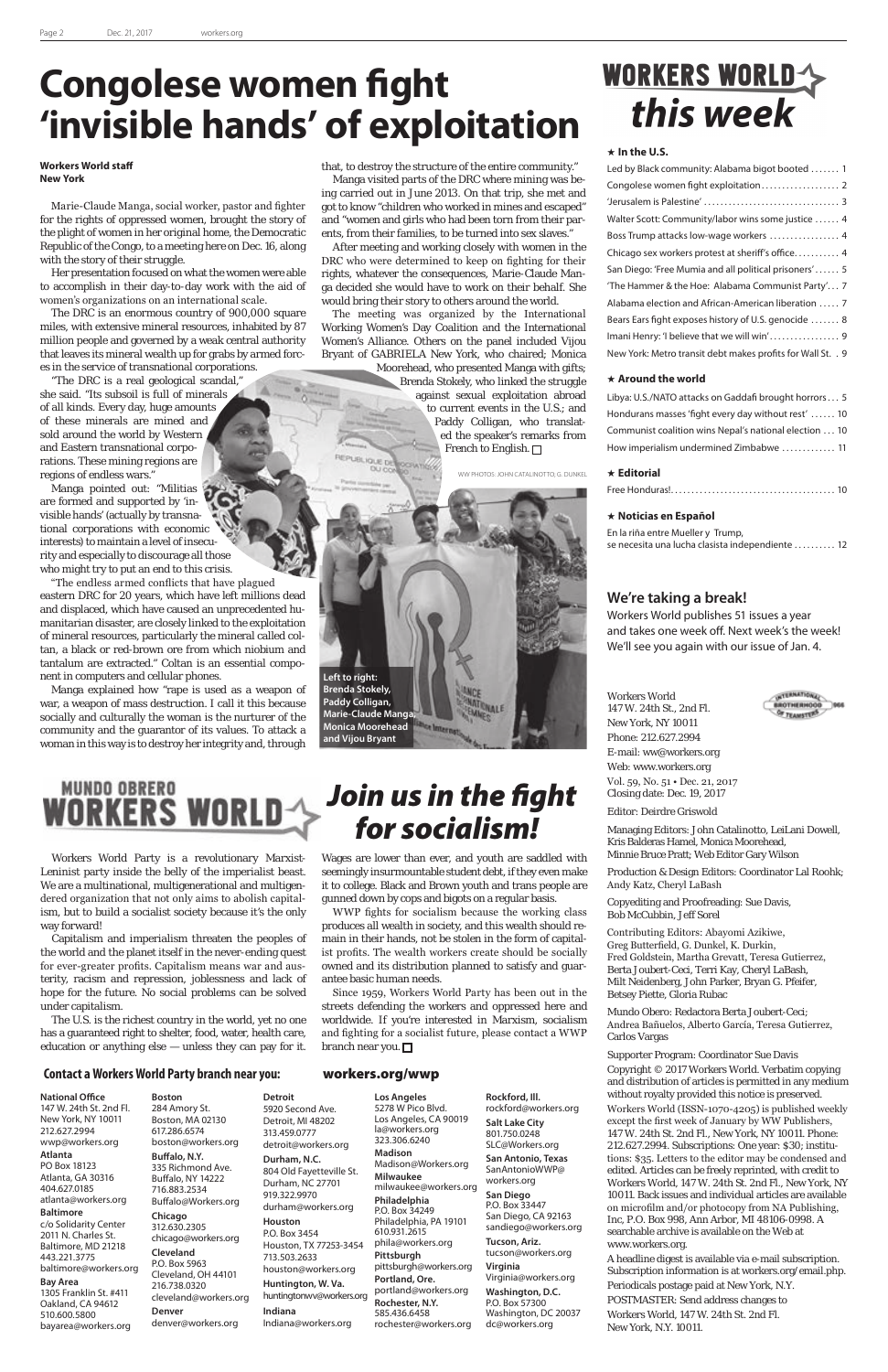Over 200 demonstrators, a majority Palestinian, rallied and marched in Atlanta on Dec. 16 to oppose U.S. recognition of Jerusalem as Israel's capital. The demonstration, organized by Jewish Voice for Peace, was supported by Students for Justice in Palestine, the International Action Center and the International Socialist Organization. Speakers denounced the oppression of Palestinians, the role played by by the U.S., and supported the need for international solidarity against racism and imperialism.

Oppression in Palestine and Atlanta are intimately connected. Through the

Georgia International Law Enforcement Exchange program, Atlanta police officers learn repressive police tactics used by Israel against the Palestinian people. The police then use these tactics against communities of color in Atlanta.

Outside CNN headquarters, protesters drew attention to the central role major U.S. news outlets play in covering up the daily brutality Palestinians face. They charged the city's powerful in the crime of Palestinian oppression. In response, CNN guards threatened to call the police on protesters.

**— Report by Chris Coughlin**

The sound of Palestinian Dabke music and chants of "Jerusalem is Palestine!" filled Boston's Copley Square on Dec. 17. Community solidarity lifted up the struggle for Palestinian self-determination there in the face of Trump's recognizing Jerusalem as the capital of Israel. The spirited rally was co-sponsored by a broad coalition of organizations, including the New Generation Club of Boston, Massachusetts Peace Action, Workers World Party, Palestine@MIT, Northeastern Students for Justice in Palestine, Team Solidarity of Steelworkers Local 8751 and the Boston Party for Socialism and Liberation.

 An emergency rally Dec. 10 in downtown Indianapolis denounced the Trump administration's attack on the Palestinian people when he declared Jerusalem to be the capital of Israel. Called by Students for Justice in Palestine at Indiana University-Purdue University Indianapolis, the action featured speakers from Muslim Student Association groups at Butler University and IUPUI, Jewish

## **'JERUSALEM IS PALESTINE'**



WW PHOTO: HANNAH ALEXANDER



**— Report by WW Boston bureau** WW PHOTO: STEVAN KIRSCHBAUM

#### PHOTO: STUDENTS FOR JUSTICE IN PALESTINE- IUPUI, INDIANAPOLIS

Voice for Peace, the Egyptian Student Association at IUPUI and the American Friends Service Committee. Braving the cold, people assembled for a rally and marched to demonstrate that Jerusalem is the capital of Palestine. They stood in solidarity with resistance to Israeli apartheid. Free Palestine!



**— Report by Workers World Indianapolis bureau**



## **Oppression, resistance — In Atlanta and Palestine**

### **Pensacola, Fla.**



**Boston**

Weaving together GI letters, interviews and first-hand narratives with historical research, the author brings to life GI resistance in the Vietnam War era, shows its relation to capitalist state power and highlights why breaking the military chain of command is an essential step to ending oppression around the globe.

"*If schools in the United States really wanted to impart historical truth, Catalinotto's 'Turn The Guns Around' would be required reading. He tells the true story of this epoch. Few participants know more about the massive GI rebellion against the Vietnam War, the anti-war veterans' movement or the history of soldier revolts from the Paris Commune to the Portuguese coup*."

 **– Pvt Larry Holmes** *GI resister and organizer for the American Servicemen's Union 1972-74.*

Available at online booksellers



### **TURN THE GUNS AROUNDBy John Catalinotto**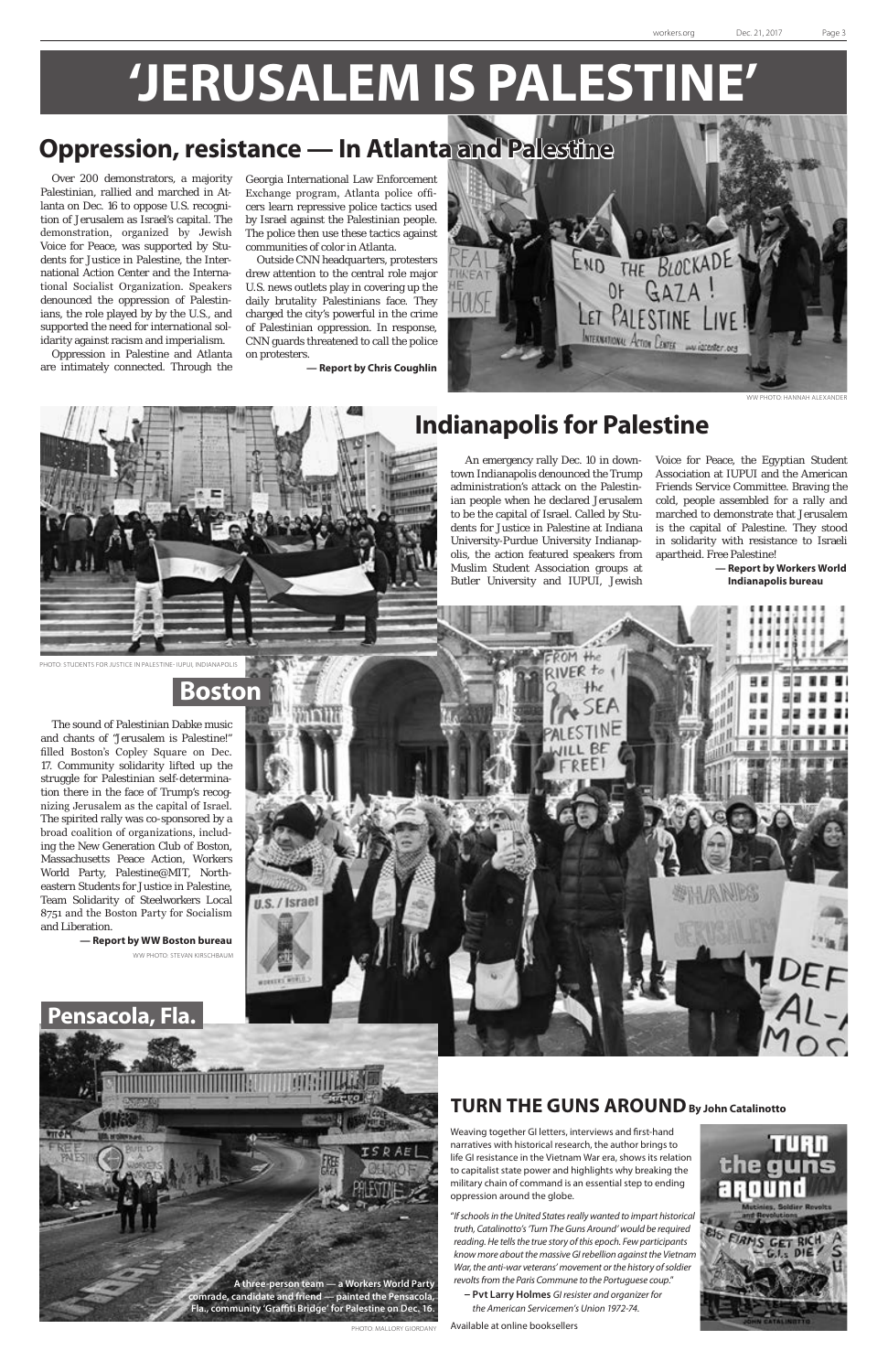## WALTER SCOTT: *Community/labor organizing wins some justice*



**Local community protests the shooting of Walter Scott, North Charleston City Hall, April 8, 2015.**

### **Boss Trump attacks low-wage workers**

### **Sex workers protest at sheriff's office**

Sex workers and supporters rallied at Chicago's Daley Center on Dec. 17 to express outrage at the recent murder of a New York City massage parlor worker, Yang Song, by New York police. December 17 is International Day to End Violence Against Sex Workers, so the rally fittingly took place across the street from Sheriff Tom Dart's office.

Dart frequently initiates stings and raids against sex workers and their cli-

#### **By Chris Fry**

Eric Cantor, Republican House majority leader in 2012, put out a tweet to celebrate Labor Day that year. It failed to mention workers at all. Instead, it praised those who "built a business and earned their own success." (nytimes.com, Dec. 14)

That Cantor heaped praise on the bosses while failing to cite workers in any way on the one official U.S. holiday that is supposed to recognize labor's "contributions" reveals how politicians and their Wall Street masters hold the working class in utter contempt. But this gaffe was symbolic.

Far more damaging are the recent attacks by the Boss Trump regime on workers, particularly low-wage workers. Workers in restaurants, nail and hair salons, and other service workers, predominantly women of color, need to supplement their low pay with tips, which total some \$30 billion a year in the U.S.

Trump's Department of Labor an-

#### **By Meghan Watts**

After more than a year and a half of waiting, the family of Walter L. Scott sees some semblance of justice. In an all-too-familiar script, Scott, an unarmed Black man, was shot multiple times from behind by white police officer Michael Slager during a traffic stop in 2015. In a court decision almost unheard of in recent cases, Slager was sentenced to 20 years in prison on Dec. 7 in a federal District Court in Charleston, S.C.

Walter Scott's youngest brother, Rodney Scott, said: "Hopefully, it sets the platform for the future. I hope that other families that are still trying to get justice will get justice." (postandcurrier.com, Dec. 7)

The Scott case has become a beacon of hope in the seemingly hopeless task of seeking adequate accountability for police killings of U.S. residents.

The sentence, while less than South Carolina's minimum 30-year sentence for second-degree murder, demonstrates the impact of the efforts made by community organizers in Charleston.

> From Charleston to Ferguson, Mo., to New York to Durham, N.C., the people are standing up and speaking out against police brutality, against racism, against white supremacy. And the people can win! $\square$

Rodney Scott and two other close relatives of Walter Scott, Marion Green and James Gibbs, are members of the International Longshoremen's Association Local 1422. The ILA local issued a statement in April 2015 regarding the killing. President Kenneth Riley said: "Local 1422 recognizes that we have a social responsibility to our community and we take that responsibility very seri-

ously. That is why Leonard Riley Jr. took the lead and arranged the organizational meeting for the protest at the North Charleston City Hall." Activists in the community responded quickly and effectively — informed by their longstanding involvement in struggle.

This long history of grassroots organizing and union struggles must not be overlooked in Charleston. In 2000, just 15 years before Scott was murdered, the Black-led ILA local and other labor organizations took up the case of the Charleston Five, a group of longshore workers arrested and charged with felony counts of conspiring to start a riot.

In that case, charges stemmed from picketing the Nordana shipping line's use of nonunion workers after a 23-year history of employing only union workers. Police attacked the picketers, taunting and physically harassing the participants. Those in solidarity with the workers then urged organizers and union members to speak out against police brutality and harassment. The five workers were eventually acquitted of all charges — once again highlighting the power of communities.

> stooges will only increase the anger of the workers and oppressed communities as they fall further and further behind the wealthy corporate parasites.  $\Box$

In the case of Walter Scott, union members and community leaders were quick to rally together in front of the North Charleston City Hall in 2015. This was shortly after murder charges were filed against Slager. The people were all too familiar with broken-taillight policing that pervaded their streets — where cops seized any small offense as an excuse to

arrest Black people — and came together to speak out against this repetition of an execution without trial.

With the power of Local 1422 and its history firmly rooted in the fight against police harassment, Charleston is an example that other areas can learn from to harness the clout of the workers' struggle.

In Scott's case, a killer cop will see prison time. In too many other cases, there is no justice at all. Cops kill people with impunity and communities are left to pick up the pieces. More than just a superficial hashtag movement, victories like the one in this case should be recognized as powerful examples of what a people's movement for justice can win.

As this experience in Charleston showed, communities can come together to fight back and demand justice be served. Local 1422's work is reflected in the sentencing of Scott's killer. As President Riley promised in the 2015 union statement: "Local 1422 will continue to stand up and speak out against injustice in any form, whether it is racial profiling, racial discrimination or, as in this case, racial homicide."

nounced a new rule on Dec. 4 that allows owners to control their workers' tips. Supposedly, this is so owners can use the tips to pay "back-room" workers like dishwashers and cooks, predom-

inantly immigrants and men of color, who don't have contact with customers.

What this allows the bosses to do, however, is to pocket the servers' hard-earned tip money or, at best, to use this money to keep regular wages low for back-room workers.

Then, Trump's National Labor Relations Board, by a 3-2 margin on Dec. 14, rescinded the rule that made franchise owners and franchisees jointly responsible to abide by labor rules and standards, including bargaining with their workers. This ruling not only harms low-wage workers at huge franchises like McDonald's, but it also harms 24 million lowwage workers hired by temporary staffing firms and contractors. (epi.org, Dec. 15)

Under this ruling, made without any public hearings, workers who demand higher pay from the contractor-owner can be told that the franchiser sets pay and work standard rules. At the same time, the franchiser can say that pay and benefits are up to the contractor. This ruling rigs the whole system against the workers.

Of course, these pro-business measures are designed to blunt the "\$15 an hour and a union" movement. Raising the minimum wage to a living wage has struck a chord across the country. Over the last decade, even voters in the socalled most conservative states have, when given the opportunity, favored increasing the minimum wage.

In 2016 alone, despite Trump's election (with 3 million fewer votes than his opponent), Arizona, Colorado, Maine and Washington state all voted to increase the minimum wage to at least \$12 an hour. A South Dakota measure that would lower the minimum wage for workers under the age of 18 was soundly defeated. In November, Maine's voters approved a measure to expand Medicaid to 70,000 lowwage workers in the state.

Stagnant wages since the 1970s have sparked this sense of worker solidarity. "In a notable shift from earlier decades, labor's share of income is no longer constant, but has fallen from nearly 65 percent in the mid-1970s to below 57 percent in 2017." (Harvard Business Review, Oct. 24) Some in the establishment may consider Trump "a loose cannon," but Wall Street backs him to the hilt in his attempts to transfer income from labor to capital.

Rulings and maneuvers by Trump's

ents, resulting in incarcerations, deportations, loss of income and, too often, loss of life.

Participants chanted, "Stop the raids! Justice for Yang Song!" and "Stop criminalizing working people! Stop targeting parlors!" The action was organized by Justice for Alisha Walker and the Sex Worker Outreach Project Chicago and supported by Workers World Party.

**— Report and photo by Jeff Sorel**

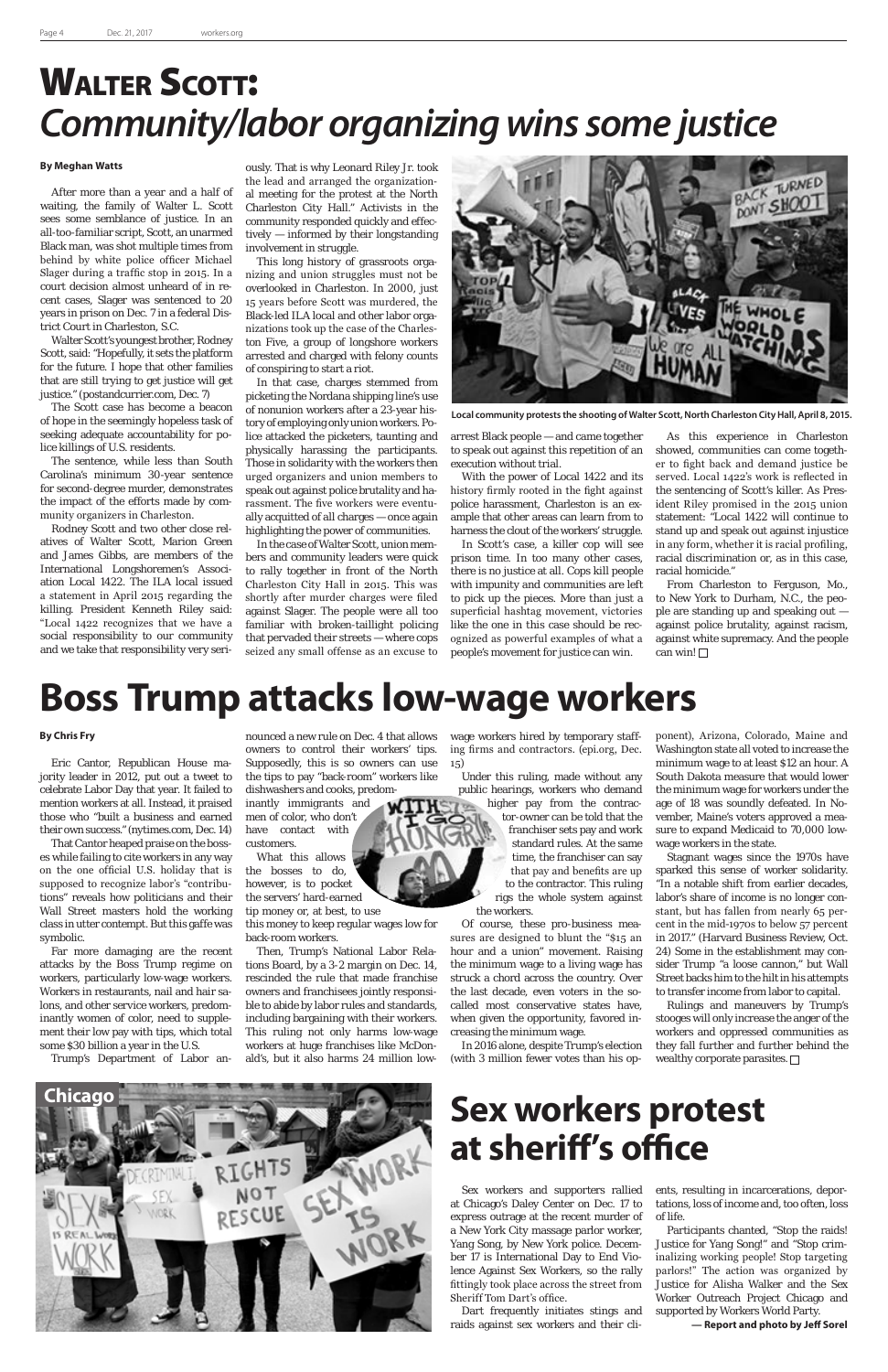

WW PHOTO: STEVAN KIRSCHBAUM **Rally organizer Nino Brown addresses crowd outside the Massachusetts State House expressing solidarity with the people of Libya, Dec. 9.**

### **LIBYA U.S./NATO attacks on Gaddafi brought today's horrors**

## **'Free Mumia and all political prisoners'**

### **Led by Black community Alabama bigot booted**

Moore's modern-day defeat was achieved through mass organizing by people in Alabama determined to fight back against racism, woman-hating, Islamophobia, anti-immigrant and anti-LGBTQ bigotry. They resisted the dead hand of segregation and the use of slavery-era Christianity to justify murder, rape and all kinds of viciousness.

Even The Hill, an inside-the-Beltway website, had to concede that victory came from the mass movement, including "logging 1.2 million voter phone calls and knocking on 300,000 doors — an effort made more notable because of the lack of any real Democratic [Party] infrastructure statewide." (Dec. 12) Groups involved ranged from political organizations like the Alabama NAACP, the LGBTQ-oriented Human Rights Campaign and End Citizens United, to nonpartisan grassroots groups like Greater Birmingham Ministries and Vote or Die. Individuals appealed on Facebook for money to fund home-bound people to vote. Others, ignited by the #MeToo campaign against sexual abuse and violence toward women, joined in knocking on doors.

#### **Black leadership decisive**

The turnout of Black voters was crucial. It equaled the historic levels of Black votes for Barack Obama. Of Black women, 98 percent voted for Jones, together with 93 percent of Black men. Turnout was

extremely high for an off-year, two-person race in majority-Black counties like Greene and Perry, centers of past civil rights struggles.

Black women also led door-to-door, grassroots organizing as African-American Alabamians continued their centuries-long fight for basic human and Civil Rights — a struggle independent of any one political party. In exit polls and on social media, Black voters said their vote was not an endorsement of Jones or the Democratic Party, but they had again gone out "to do what had to be done" to block the return to Jim Crow days of state-authorized racism, rape, reaction and death. Voting-while-Black in Alabama on Dec. 12 confronted outright voter intimidation, codified in the Supreme Court's 2013 Shelby County [Alabama] v. Holder decision. This ruling gutted key portions of the 1965 Voting Rights Act, won with the blood of Black Civil Rights Movement martyrs, and it has been used to suppress voters nationwide, including with restrictive voter-ID laws. From Homewood, a Birmingham suburb, social media reported that city police were systematically stopping and ticketing drivers of color on streets approaching a polling place. Homewood City Jail is where Kindra Darnell Chapman, a Black gender-nonconforming teenager, died in 2015 under suspicious circumstances.

#### **By Sam Ordoñez Boston**

Anti-imperialists and revolutionaries gathered outside the Massachusetts State House on Dec. 9 to express solidarity with the people of Libya and decry the U.S. ruling class's lead role in creating the horrific developments now unfolding there.

The rally and speakout were called by the Answer Coalition of Boston and supported by Workers World Party.

Before NATO intervention in Libya, the country was prospering. It had a robust system of public education and health care. It was financing development projects throughout Africa and the Middle East. But Muammar Gaddafi's govern-

ment was a threat to NATO and to Europe.

By providing the tools to develop Africa and pursuing a socialized economic plan in development, Gaddafi was showing the world that there is an alternative to total reliance on the U.S. and Europe. He was showing the world that there is an alternative to capitalism and imperialism.

Activists must oppose imperialist war at any cost. When the U.S. State Department demonizes a nation — when it says, "Activists must destroy it. We must annihilate its government" — the working-class movement has to be on the opposite side of these warmongers. We need to be yelling at the top our lungs: "No to war on Libya! No to war on Venezuela! No to war on Syria! No to war on People's Korea!"



PHOTO: FRANKIE GERMANY

#### **By Gloria Verdieu San Diego**

Workers World Party hosted a "Free All Political Prisoners" forum here at the Brown Building, a space for activists, on Dec. 9, in a meeting called to pay tribute to Long Distance Revolutionary Mumia Abu-Jamal on the 36th anniversary of his arrest.

A slide presentation showed faces of political prisoners, most of them members of the Black Panther Party (BPP) and the Black Liberation Army (BLA); some have been locked up for over 40 years.

Community activist Mickey Smith welcomed everyone and emphasized the movement to free Mumia is a movement for justice for all political prisoners.

After a brief update on the case of Mumia, participants watched a recorded video presentation by Sekou Abdullah Odinga, a former political prisoner released after 34 years in prison.

Updates were given on political prisoners Leonard Peltier of the American Indian Movement (AIM), locked up since 1977; and Russell Maroon Shoats, BPP/

#### BLA, locked up since 1972. Representatives from the Leonard Peltier Defense Committee, the San Diego Coalition to Free Mumia, the Committee Against Police Brutality (CAPB), and the San Diego Black Panther Party (SD-BPP) were present. Patrick Germany, an Amity sub-

stance-abuse counselor and member SD-BPP, and Curtis Howard, San Diego native and former inmate in the California Department of Corrections, were guest speakers. Howard explained how his book, "Cell Mates & Cell Outs," is about what it's really like to be in prison. It's not what you see on TV, Howard explained: "For one thing, there is no smoking allowed in California prisons and as far as weight lifting, CDC banned weights over 20 years ago."

In closing, the gathering listened to a "Message of Love" from Mumia. The photo in front of the Mumia banner donated to CAPB by artist Mario Torero in 1997 will be sent to Mumia along with messages of revolutionary greetings and love.

#### *Continued from page 1*

We like to think our readers value Workers World — because for 51 weeks a year we bring you news that doesn't

appear in the corporate media through a working-class lens. And our Marxist analysis of both national and international issues can't be found anywhere else in the progressive U.S. press.

We trust you rely on Workers World for coverage of such topics as:

- The importance of the 100th anniversary of the Russian Revolution
- Why WWP sides with People's Korea against U.S. warmongering
- Defense of the right of athletes to protest racist injustice
- The many ways Trump and Co. like screwing poor and working people every day
- Why defending Durham activists should be at the top of labor's agenda • Ending the racist death penalty, work-
- ing to free political prisoners and tear down the jails
- How imperialism is expanding its military presence in Africa while China builds that continent's infrastructure
- Why Che Guevara still lives 50 years after his death
- Fighting for worldwide socialism means

plenty for all workers and the oppressed How can you show your gratitude for what WW newspaper gives you every week? One way in this capitalist economy is with hard-earned dollars. That's why we set up the Workers World Supporter Program 40 years ago. Help us continue to publish working-class truth and build many critical struggles in 2017 and beyond.

For a donation of at least  $\frac{1}{2}$  a year  $$ and much more if you're able — members receive a year's subscription to WW, a monthly letter about timely issues and five free subscriptions to give to friends. Write checks (either monthly or once a year) to Workers World and mail them, with your name and address, to 147 W. 24th St., 2nd Floor, New York, NY 10011. Or sign up to donate online at workers. org/donate/; it's easy to set up monthly deductions. Know that we're grateful for your help in building Workers World for today and for the future!  $\Box$ 

### Give to Workers World newspaper!

*Continued on page 6*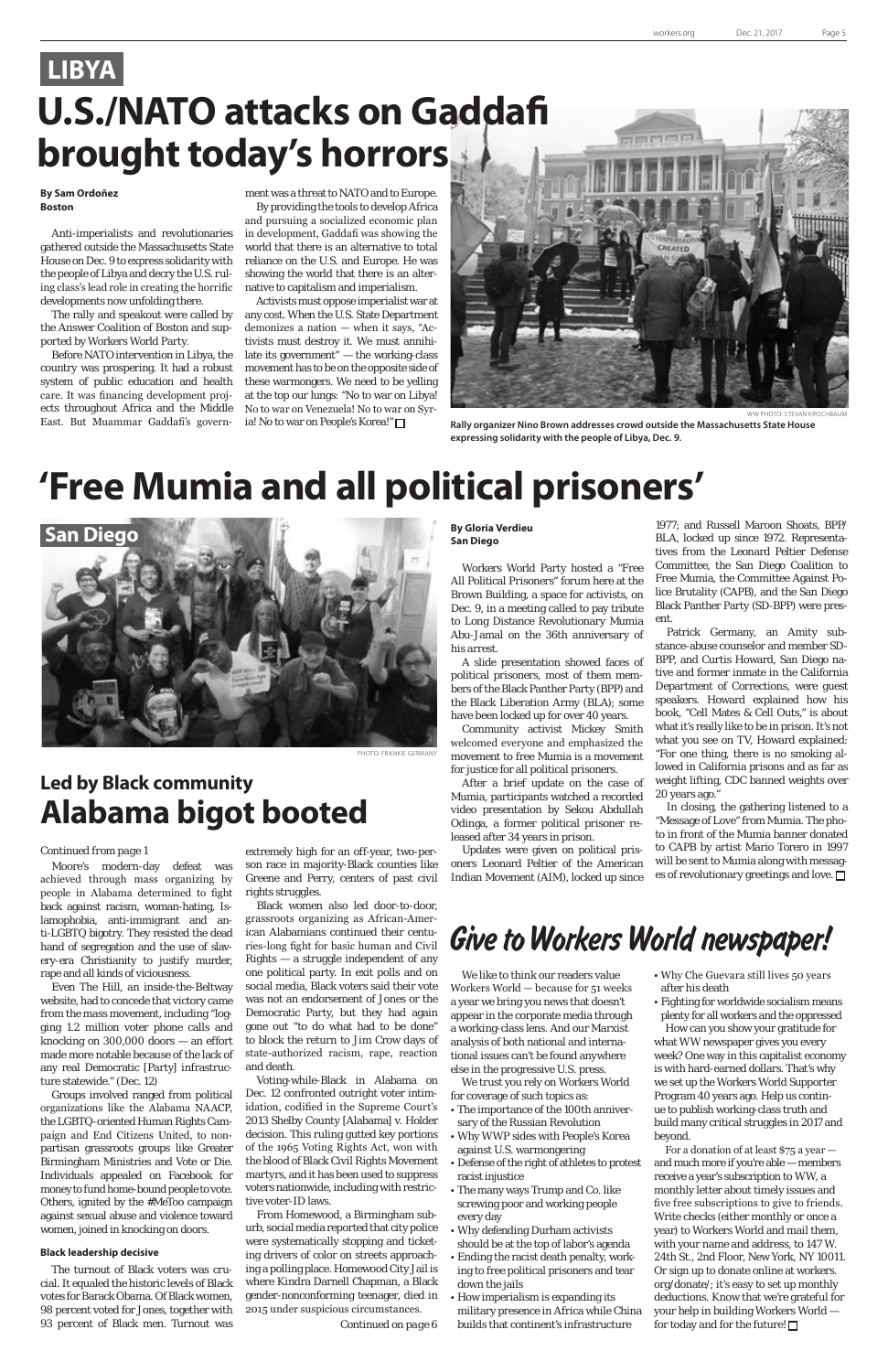#### **'Struggle far from over for Black Alabamians'**

After the election of Democrat Jones, the struggle is far from over for Black people in Alabama. When a reporter asked Jones if Black Alabamians face different issues than white Alabamians, Jones called the question "divisive," even though Black residents are 2-1/2 times more likely to live in poverty and twice as likely to be imprisoned. (talkpoverty.org)

Monica Moorehead, the 2016 WWP presidential candidate, was born in Tuscaloosa, Ala. She told WW: "As a Black person who experienced the trauma of racist segregation from birth until adolescence, the defeat of Moore was really a people's referendum against white supremacy and heinous misogyny. These go hand-in-hand because they are both rooted in the divide-and-conquer system of capitalism.

"While you can never vote away capitalism, voting can serve as a political barometer on where the masses stand on certain issues, more than choosing lesser-evil candidates," said Moorehead.

"This defeat of Moore at the polls was just as important as a shut-it-down protest in the streets. The vote reflected the ongoing shut-it-down sentiment against Moore and also against the white supremacist and misogynist who occupies the White House.

"My mother's family is rooted in Wilcox County, ranked the poorest county in the state. The fact that Black people, especially women, turned out in record numbers shows that despite dire poverty and other intense forms of oppression, Black lives matter in every struggle."

The enduring lineage of Black organizing in Alabama is exemplified in Moorehead's family, including great-grandfather William James Edwards, who founded

Snow Hill Normal and Industrial Institute in Wilcox County in 1893 for formerly enslaved people. The institute remained open until 1973, and then was revived in 1979 by Moorehead's mother Consuela Lee as an African-American cultural center for the impoverished county.

#### **'Against the politics of hate and division'**

At Jones' victory party, LGBTQ signs were

waved, and Human Rights Campaign President Chad

Griffin said the win "was made possible by the overwhelming and unprecedented, grassroots resistance of ordinary Alabamians against the politics of hate and division." (LGBTQ Nation, Dec. 12)

Less visible was under-the-radar organizing by closeted LGBTQ Alabamians still at risk for losing their jobs, children and family. One visible protest was by white farmer Nathan Mathis, who systematically picketed Moore throughout the campaign because of Moore's anti-LGBTQ positions. Holding up a photo of his daughter, who committed suicide at 23 because of anti-gay attacks, Mathis voiced bitter regret for his own anti-gay prejudice, condemned the Republican candidate's attack on young women and waved a sign, "Don't vote for Moore." (CNN.com, Dec.12)

In a 2002 legal opinion, Moore actual-

ly declared that LGBTQ people should be punished, even executed, to "protect the family." The Alabama Supreme Court decision denied custody to lesbian mother Dawn Huber. Then Chief Justice Moore wrote: "[Homosexual conduct] is an inherent evil against which children must be protected," adding: "[T]he State ... carries the power of the sword … the power to prohibit conduct with physical penalties, such as confinement and even execution." (WW, March 3, 2002)

Moore was removed permanently from the court twice, once in 2002 for refusing to remove a Ten Commandments monument he had installed in the state judicial building and again in 2016 for ordering county probate judges to ignore the U.S. Supreme Court decision legalizing samesex marriage.

An outright white supremacist, when

for exploitation. A Nov. 9 Washington Post story scrupulously documented his predatory hunting and sexual assault of underage teenage girls in the 1970s, when he was serving as deputy district attorney of Etowah County.

Moore's extreme right-wing statements and actions are consistent with his brand of "Christian nationalism." According to journalist Michelle Goldberg, these "dominionists" believe they have "a holy responsibility to reclaim the land [the U.S.] for Jesus Christ — to have dominion in civil structures, as in every other aspect of life." ("Kingdom Coming: The Rise of Christian Nationalism," 2011)

In October 2017, Moore was the rising star of the Christian right as it united with white supremacists and neofascists at the right-wing Family Research Council's annual Value Voters Summit. (tinyurl.com/

> y95z8w3s) This is the context for Moore's consistent Islamophobic position that Muslims should not be allowed to serve in the U.S. Congress "because of their religion." (newsweek.com, Dec. 12)

> According to CBS News on Dec. 12, most voters had decided one way or the other about Moore before the story on his sexual assaults appeared. However, women with children under 18 at home backed Jones by 66 to 32 percent, with college-educated white women swinging toward Jones as well. (ABCnews. com, Dec.12)

But racism still left a very heavy mark. Some 63 percent of white women voted for Moore, despite the well-supported evidence that as an adult Moore had had "sexual contact" with a child under the age of  $14$  – fitting most legal definitions of statutory rape in the U.S. (newsweek.com, Dec.13) Since almost three-quarters of white men backed Moore, these figures signal the still-entrenched hold of the divide-and-conquer racist strategies of "Big

Mule, Big Steel" agriculture and business interests that continue to this day in Alabama. Their propaganda, policy and laws have for centuries indoctrinated white workers into racism and set them against Black workers, to the murderously unequal but real detriment of both groups.

#### **'Sitting it out' vs. solidarity**

A vote for Jones offered white workers a chance to protest the racist propaganda of the owning class. Some white voters seem to have sat out the election, with white-majority counties showing significantly lower turnouts than their 2016 vote for Trump.

But "sitting it out" this election was not a clear rejection of racism and sexism, nor even a neutral position. As the South continues to be the fastest growing region economically in the U.S., and as Alabama competes for more manufacturing and corporate business to locate there, those with financial interests in the state saw Moore's election as an echo of the Old South and "bad for business."

A polarizing figure like Moore could stir up community and worker organizing, call up solidarity and threaten the big profits being wrenched from the working class in this "right-to-work-for-less" state.

Meanwhile, all workers, including the white workers who voted for Moore, are going to take it on the chin as Republicans continue their attack on Social Security, Medicare and other benefits won during upsurges of mass organizing from the 1930s through the 1960s.

Once a bastion of organized labor, the Alabama unionization rate was twice that of other Southern states, and even on par with some Northern states. Some of those union struggles were won with multinational solidarity. (Payday Report/The Guardian, Dec. 16) Doug Jones bragged during his campaign that he was the grandson of unionized steelworkers and a union member when working at U.S. Steel Fairfield Works to pay for college.

But Jones is not calling for mass resistance to the state's right-to-work law. Despite a campaign pledge to help workers organize in the state's growing auto industry, all he's announced is appointment of a "labor liaison." The likely outcome? A predictable attempt to pull workers back into the national Democratic Party orbit.

Meanwhile, all workers are going to be buffeted by the austerity cuts to come as the Democratic Party continues to support the all-military, all-the-time U.S. imperialist wars in search of capitalist profit.

What lesson has the Alabama election



to offer? Mass independent organizing; fierce anti-racist work, especially with white workers; solidarity among people oppressed and under fire because of their nationality, sexuality, gender or disability; resistance that steadfastly seeks the way forward toward a world without capitalism and governed by socialist principles. That is the only way to a lasting victory against injustice.

*Pratt was born in Selma, Ala., and raised in Centreville, Ala.*

## **Led by Black community Alabama bigot booted**

*Continued from page 5*

**Rose Sanders of Selma, co-founder and coordinator of the Vote or Die Campaign, received death threats for the organizing efforts she and her group engaged in to turn out the African-American vote against racist Judge Roy Moore.**



PHOTO: AFRICAN HISTORY NETWORK

asked what would "make America great again," Moore answered: "I think it was great at the time when families were united — even though we had slavery." (cnn. com, Dec. 8)

Moore's definition of "family" is a racist, neofascist, male-dominated, heterosexual, "Christian" institution, where wives are ruled by husbands and "unattached" girls and women are fair game

**Young women marching for voting rights for Black people in Alabama,** 

**from Selma to Montgomery, 1965.**



MARXISM, REPARATIONS & the Black Freedom Struggle

Available at all major online booksellers.

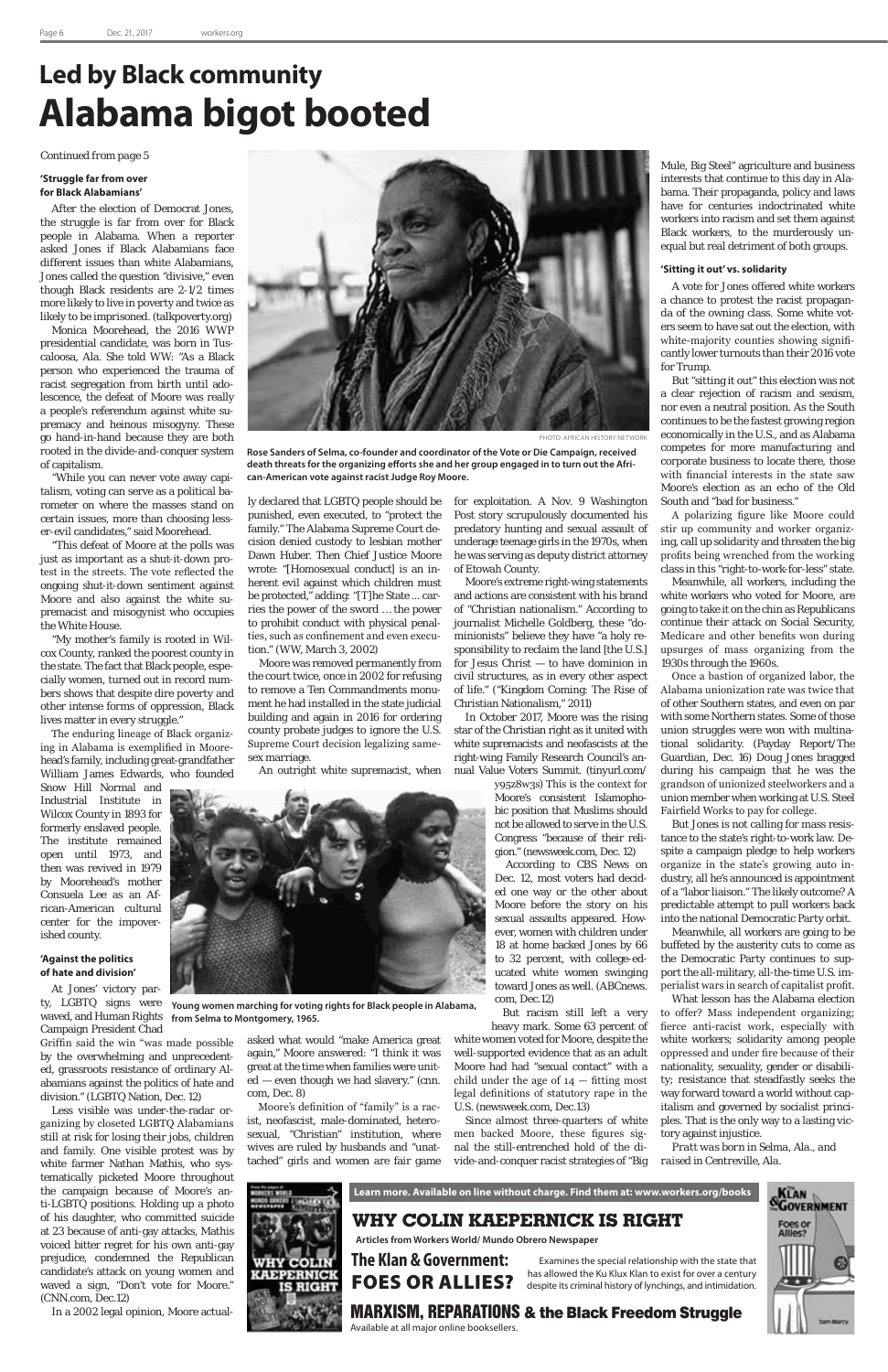## Lessons of 'The Hammer & the Hoe: The Alabama Communist Party 1928-1951'



**Sharecropper Ned Cobb, a.k.a. Nate Shaw, at 22, with his spouse, Viola, and their son Andrew, in 1907. Cobb was a membr of the Alabama Sharecroppers Union, organized by the ACP.**

*This is Part 1 of a three-part series based on an article that originally appeared on Dec. 14 in The Forge, a socialist newspaper for the South (theforgenews.org*).

> youth — Haywood Patterson, Clarence Norris, Charlie Weems, Andy and Roy Wright, Olin Montgomery, Ozie Powell, Willie Roberson and Eugene Williams — were arrested and falsely accused of sexually assaulting two white women on a train in 1931. It was later revealed that the women were forced by police to testify that the youth had sexually assaulted them or else they would be arrested themselves.

> An all-white jury found them all guilty and eight were sentenced to death. The ACP and the International Labor Defense, a communist-led legal advocacy organization, rallied behind the youth and spread the word throughout the South and eventually made national headlines. In the end, eight of the nine young men were freed or paroled, all due to the work of the ACP and ILD.

#### **Low wages spur organizing**

The formation of the ACP could not have come at a better time: In Birmingham, Ala., in 1910, the cost of labor was so cheap that 80 percent of people in Birmingham earned under \$500 a year [\$13,070 in 2016 dollars], while the 1% made \$35,000 a year [\$915,655 in 2016 dollars]. This was possible because of the cheap labor of Black workers who were (and still are) paid less than white workers. Even though, in 1910, Black men made up 55 percent of coal miners in Alabama, and 65 percent of ironworkers in Birmingham, Black men were also over 90 percent of Birmingham's unskilled labor force.

By 1920, Black women made up 60 percent of workers, 87 percent of whom were

#### **By Devin Cole**

In 1990, Dr. Robin D.G. Kelley published the phenomenal book "Hammer and Hoe: The Alabama Communist Party 1928-1951," documenting the 23-year history of the Alabama Communist Party, a chapter of the Communist Party USA.

Formed and molded by Black sharecroppers and laborers such as Black revolutionary Hosea Hudson, the ACP went above and beyond fighting for the rights of laborers and workers, Black and white, to the rights to housing, food and equal pay.

The eventual dissolution of the ACP was brought on by the Red Scare, the Ku Klux Klan and reactionary politicians in Alabama. But it is important to understand that it took the collective effort of the local and state white supremacist government to bring down the organized party of mainly Black laborers and workers, and that it took over two decades to do. This alone proves the resilience of these revolutionary Southerners.

> This, along with the day-to-day, systemic racism, caused an intense wave of fear to constantly linger over the heads of Black workers, but nevertheless, they continued to organize anyway, organizing strikes and organizing their own communities. In a few cases, they successfully rallied Black and white workers together, creating a very rare form of solidarity that even now can break the tightest chains of the bourgeoisie.  $\Box$



Though initially skeptical of a communist party in the South, the CPUSA, along with other communists all over the United States, eventually had to eat their words. Despite threats often carried out by racist pigs, by 1934 the Alabama Sharecroppers' Union [SCU] was composed entirely of Black laborers and had a membership of 6,000 people, the largest of any Black union in the South.

The SCU was developed and maintained by members of the ACP until its dissolution shortly after 1936, though by that point its membership was at 10,000. Some of the notable victories of the SCU were the raise of wages per 100 pounds of cotton on some

plantations in Alabama to 75 cents in 1934 (roughly \$13 a day in 2017), as well as the stopping of evictions of Black and white workers who were tenants of petty-bourgeois, racist landlords.

Perhaps most notably, the ACP was instrumental in the handling of organization among rank-and-file communists and other workers in deinvolved in domestic work. By 1930, two years after the formation of the party and one year after the stock market crash, 16,000 Black women worked in domestic services and by 1935, at least 8,000 Black women were registered in the Alabama Employment Services. The wages that Black women made historically were even less than those of Black men, with Black women working longer hours for just \$1 or \$2 a week, which comes out to \$48 or \$96 a year [\$702 and \$1,405 per annum, as of 2016].

At the height of the Great Depression, Black people, especially Black women, made so little money that they often only had enough for rent and ate whatever leftover food that domestic working

> The necessary fundamental transformation of the economy and political superstructure can only be achieved through independent revolutionary organization designed to create a new social order based on the acquisition of a genuinely egalitarian society.  $\square$

women could secure from the homes they worked in during the days and nights.

#### **A new type of legal slavery**

After World War I, the price of cotton plummeted,



fense of the Scottsboro Nine, The Scottsboro Nine with their lawyer from the International a case in which nine Black **Labor Defense, organized by the CPUSA, around 1932.**

and despite the increasing debt of Black planters and harvesters, who could hardly afford to get by as it was, the available land where cotton was planted and picked was greatly reduced, causing landlords to evict these planters and harvesters off their land with nowhere to go.

This allowed white landowners in Alabama, who had, through the long-existing white supremacist system, acquired land, animals, food, seeds and other implementations for their fields, to "lease" land, food, equipment and shelter to anyone looking for work. Since the largest percentage of those unemployed were Black people, that was the largest group that would become workers for the landlords and planters.

This essentially became a new, legal form of slavery that sidestepped the already flawed 13th Amendment to

the U.S. Constitution. White landowners exploited and squeezed all the money and resources they could from these Black workers for little or no pay, and up until the formation of the ACP, no one could do anything for fear of retaliation by the police and the KKK.

### **The Alabama election: Which road toward African-American liberation?**

#### **By Abayomi Azikiwe Editor, Pan-African News Wire**

President Trump traveled to Pensacola, Fla., on Dec. 8 for a get-out-the-vote rally for white supremacist Judge Roy Moore, the Republican running for the U.S. Senate in nearby Alabama. Despite this, Moore lost to his Democratic opponent, Doug Jones, appointed a U.S. Attorney for the Northern District of Alabama by former President Bill Clinton during the 1990s. At the Pensacola meeting, just 25 miles from the Alabama border, Trump urged participants to vote for Moore on Dec. 12.

This event was held in the aftermath of a visit to Alabama by Trump's chief

*The following is excerpted from an earlier article that dealt in more detail with Moore's extreme right-wing politics.*

> strategist, Steve Bannon, to campaign for Moore. Bannon, who left the White House in recent months, then returned to the "alt-right" publication Breitbart News.

> African-American voters played a pivotal role in the defeat of Moore. The division within the white electorate and the overwhelming support of African-American and Latinx voters resulted in the narrow victory by Jones of approximately 1.5 percent.

> With the recent defeats of Republican candidates in Virginia and Alabama, the Democratic electorate has been reinvigorated. However, this will not automatically translate into a greater commitment on

> the part of the U.S. ruling class and state structures for the full realization of the

demands of the African-American people Interestingly enough, initial reports indicate that a larger percentage of African Americans turned out to vote for Jones than they did for Hillary Clinton in the 2016 presidential race that brought Trump to power. Clinton was unable to inspire the necessary enthusiasm among nationally oppressed groups, resulting in her monumental defeat in the Electoral College.

Consequently, independent political direction is still required for further progress aimed at full equality and self-determination. Even with Trump's blatant racist pandering to an ever-shrinking political base, where his approval rating has sunk to an abysmal 32 percent, the Democratic Party as a whole is providing no real program to mobilize the African-American people. ...

At any rate, Trump is being revealed as

a failed president. Even the conservative USA Today newspaper, in an editorial published on Dec. 14, said that he is unfit for office.

Moreover, as it relates to the overall status of African-American people, bloc voting, direct action and mass mobilizations have been used effectively as tactics since the middle 20th century to achieve short-term goals, both on a symbolic and on a substantive level.

However, the strategic objectives aimed at total freedom require a far deeper institution-building methodology.

**Women welders in Mobile, Ala., shipyards during the 1940s.**

PART ONE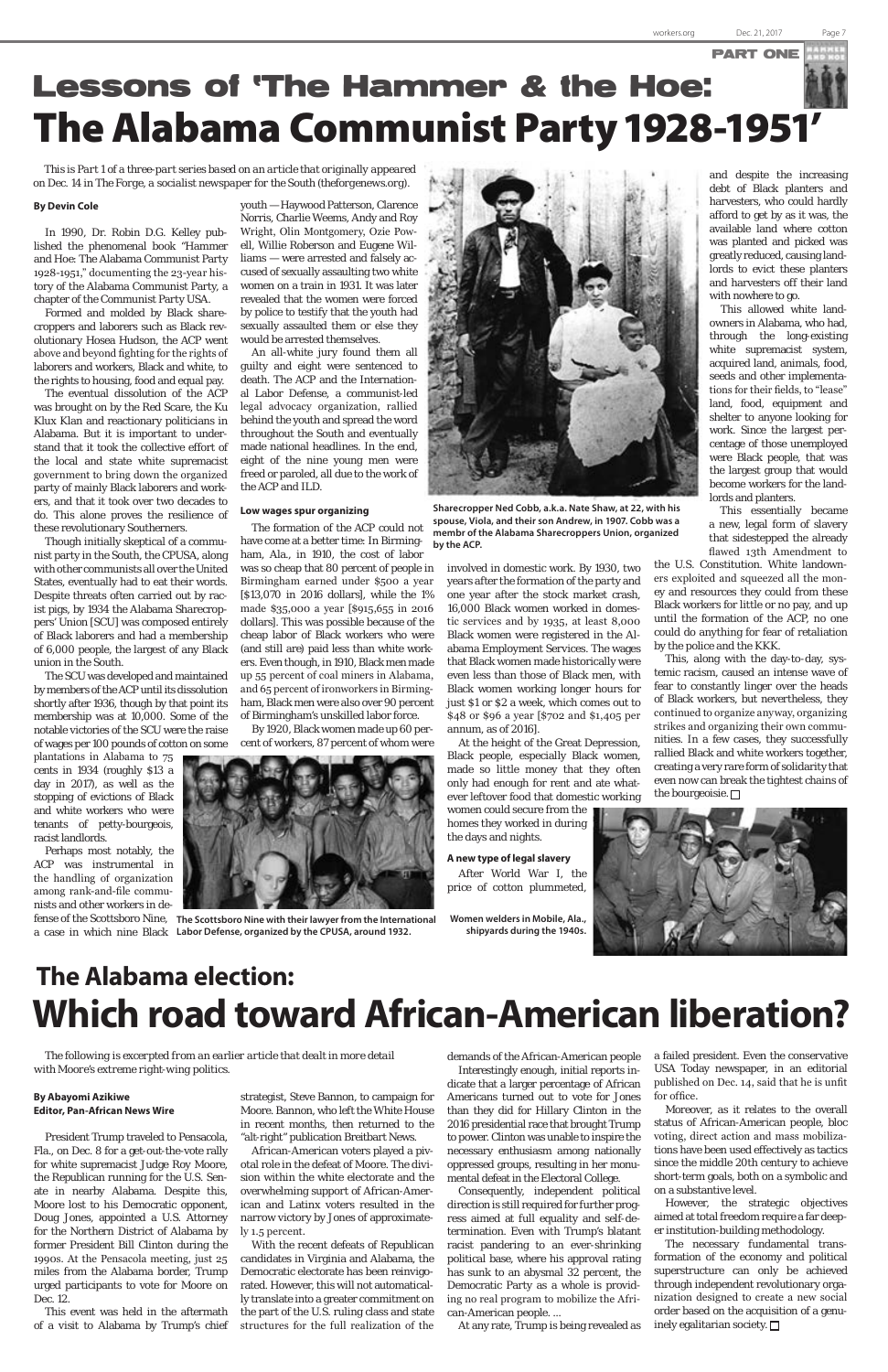## **Bears Ears fight exposes history of U.S. genocide**

#### **By Stephanie Tromblay Huron/Metis nonstatus and Tsalagi heritage unenrolled**

The Trump White House's plan to steal 1 million acres from Bears Ears National Monument lays bare the history of U.S. genocide against Native nations and land theft in the interests of imperialism, energy companies and the military-industrial complex, all of which are based on that genocide.

The announced 2-million-acre reduction of Bears Ears and the Grand Staircase/Escalante monuments is the largest cut to federal land protection in U.S. history and an unprecedented planned takeover in the interests of mining and energy corporations. The staged announcement itself displayed Trump's connections with right-wing land-use ideologues and fossil fuel and uranium corporations.

Trump appeared onstage with rightwing Utah politicians Sen. Orrin Hatch, Gov. Gary Herbert, Rep. Rob Bishop and San Juan County Commissioner Phil Lyman, all opponents of Bears Ears National Monument status, when he made the announcement on Dec. 4 in Salt Lake City.

Five Native nations — the Navajo, Hopi, Zuni, Ute Mountain Ute, and Uintah and Ouray Ute nations, united as the Bears Ears Inter-Tribal Coalition — had won monument status in 2016 for 1.3 million acres of their sacred ancestral lands with unprecedented Indigenous oversight. Trump's proclamation is meant to strip control from them over uranium, oil and gas deposits and to attack their cultural heritage. Bears Ears is densely packed with ancient cultural resources. Puebloan ruins in the area are thousands of years old.

Angelo Baca, a coordinator of Utah Diné Bikéyah and a filmmaker, said, "Bears Ears will always be Indigenous land, and nothing will change that." (New York Times, Dec. 8)

The five nations, joined by environmental and conservationist groups, have filed five federal lawsuits against reduction of the two monuments. The lawsuits encompass challenges to Trump's violation of the 1906 Antiquities Act and the posed threat to hundreds of historical and archeological pueblos and kivas (ruins of ancient apartment buildings and ceremonial chambers), petroglyph (rock art) panels and artifacts. Also, they raise the direct and immediate harm that would result to paleontological sites and

Reduction of Grand Staircase/ Escalante National Monument, which is also home to Native historical, cultural and paleontological sites, is a giveaway to coal mining interests.

Trump and Interior Secretary Ryan Zinke's attack on Bears Ears is U.S. imperialism's continuing genocidal warfare and cultural annihilation. Despite Trump and Zinke's denial of corporate interests in these lands, during Zinke's review of national monuments, the Utah Legislature filed a 49-page comment alleging Bears Ears National Monument would destroy the state's uranium industry.

Energy Fuels Resources, owners of the White Mesa Uranium Mill and the Daneros Uranium Mine, lobbied the administration to give them use of monument lands. Chief Operating Officer Mark Chalmers said there are "many other known uranium and vanadium deposits located within [Bears Ears]." (Washington Post, Dec. 8)

> The nuclear energy industry exists because the military-industrial complex required it to process enough refined uranium to make thousands of nuclear weapons. Uranium ore is processed into yellowcake to use in nuclear reactors. The chain reaction generates heat in the reactors and produces fissile material required to make nuclear bombs. **PHOTO: JIM LO SCALZO / EPA/SHUTTERSTOCK** al required to make nuclear bombs. Tribune, Washington Post (Dec. 15).

the ecosystem. into nearby waters.

The Ute Mountain Ute community is directly threatened by the Daneros mine and the White Mesa mill. Energy Fuels aims to increase capacity to haul up to 500,000 tons of uranium through Cedar Mesa, a mountain just below the two buttes called Bears Ears. Both the Navajo Nation and the Ute Mountain Ute have suffered devastation from uranium waste and its refinement.

Since 2013, energy companies have asked the Bureau of Land Management (BLM) to open 100,000 acres of land within the Bears Ears area to oil and gas leasing, according to the Center for Biological Diversity, although oil has not been pumped in the area since 1992.

#### **Uranium mining: Impact on Diné/Navajo Nation and the arms race**

The history of uranium mining is one of thievery and devastation of Native lands with total disregard for its impact on the health of all who live in proximity. Uranium mining forms the basis of the infrastructure of the nuclear arms manufacturing industry. The Navajo Nation has taken the brunt of the extraction of this deadly mineral; it is poisonous and radioactive. Miners are exposed to radiation and carry it home on their clothing to their families. The winds blow the tailings from the mines across the lands and

A University of New Mexico study recently found 85 percent of Diné homes are contaminated with uranium, and the mineral has even been found in their infants' urine. Navajos living near uranium mines have higher levels of the mineral in their bones than 95 percent of the U.S. population. (Jacqueline Keeler, "Trump's message for tribes: Let them eat yellowcake," High Country News, Dec. 16)

After the U.S. bombed Hiroshima and Nagasaki in 1945, some 30 million tons of uranium were mined on the Navajo Nation reservation. Diné miners were hired as cheap labor and were not informed of the health risks. By the early 1960s, miners were getting sick and dying. Survivors, widows and family members in the Uranium Radiation Victims Committee began to fight the corporate abuse of their community and started a 30-year legal battle for workers compensation and damages. Navajo Nation President Peterson Zah declared a moratorium on uranium mining in December 1992.

There have been clusters of birth defects and stillbirths in Diné children in the Shiprock, N.M., uranium mining area. The National Institutes of Health reported in 1992 that more than 320 kinds of congenital conditions had been detected in Indian Health Service hospital records from Shiprock. In these cases, the mothers lived near uranium mine dumps and tailings. Some of the fathers had worked in the mines. NIH's website states: "Birth defects increased significantly when either parent worked in the Shiprock electronics assembly plant."

Uranium prices remain low for now, but Trump has talked about producing more nuclear weapons. The nuclear arms

race began with the intention to make a first-strike attack against the former Soviet Union. After the fall of the USSR, partly due to the relentless economic and political impact of the arms race, nuclear weapons stocks were downsized globally. But the U.S. still has more than all other countries combined. The Pentagon surrounds the Korean peninsula with nuclear arms, and Trump has stated his intention to use them.

The military also uses the leftover depleted uranium in armor plating and bullets. The Pentagon's use of DU has left parts of Iraq thoroughly poisoned to the extent that women in Fallujah have been warned to avoid getting pregnant due to it resulting in horrendous birth defects.

#### **Drillers and looters**

There is a long history in the Four Corners area of the Western states of theft of cultural artifacts, which are often dug up and sold to rich collectors, most often damaging ruins in the process. Ancient petroglyphs throughout the West have sometimes been drilled or hacked to pieces to remove parts for illegal sales. This is what Trump meant in announcing that the monument prevented local people "from enjoying their outdoor activities."

Racist San Juan County Commissioner Phil Lyman, who was onstage with Trump, led a white supremacist ATV ride across 1,000-year-old Puebloan ruins in 2014 to protest the BLM closure of an illegally created road through the ancient ruins. Joining that ride was Ryan Bundy, who was part of the 2016 proto-fascist takeover of the Malheur National Wildlife Refuge. During that takeover, white supremacists plowed over Paiute ruins to create a latrine and pillaged precious preserved artifacts.

While the Bundyites at Malheur threatened the lives of Malheur BLM employees, Trump is considering Karen Budd-Falen, Bundy's former attorney and ideologue, for nomination to head the BLM. This is analogous to Scott Pruitt's takeover of the Environmental Protection Agency.

#### **Navajo Code Talkers and 'Pocahontas'**

The unprecedented downsizing of Bears Ears and Grand Escalante monuments was overshadowed by Trump's racist use of the ceremony honoring World War II Navajo Code Talkers. These veterans were to be honored for their vital role in the war against against the Axis powers by using their Diné language to transmit military communications. Trump posed for the ceremony in front of portraits of the racist, genocidal President Andrew Jackson, initiator of the Trail of Tears, the enforced removals of

Native nations from their lands. Trump called Sen. Elizabeth Warren "Pocahontas" before the assembled media.

Warren's claim to Native ancestry is for the Tsalagi people to decide, but the use of Pocahontas' name within the context of the current culture of calling out sexual abusers says volumes about Trump, who has admitted to sexual misconduct. Matoaka, nicknamed Pocahontas, a daughter of the Native leader Powhatan, was kidnapped and raped by Jamestown settlers. She was forced to marry a tobacco planter and taken to England, where she died of pneumonia. The Disney movie about her is based on a myth that she saved John Smith. She would have been 10 or 11 years old at the time. Smith was exposed in his day as one who told many such lies about Native women.

*Other sources: bearsearscoalition. org, Deseret News, Indian Country Today, The Navajo Nation, Salt Lake City* 



BEARSEARSCOALITION.ORG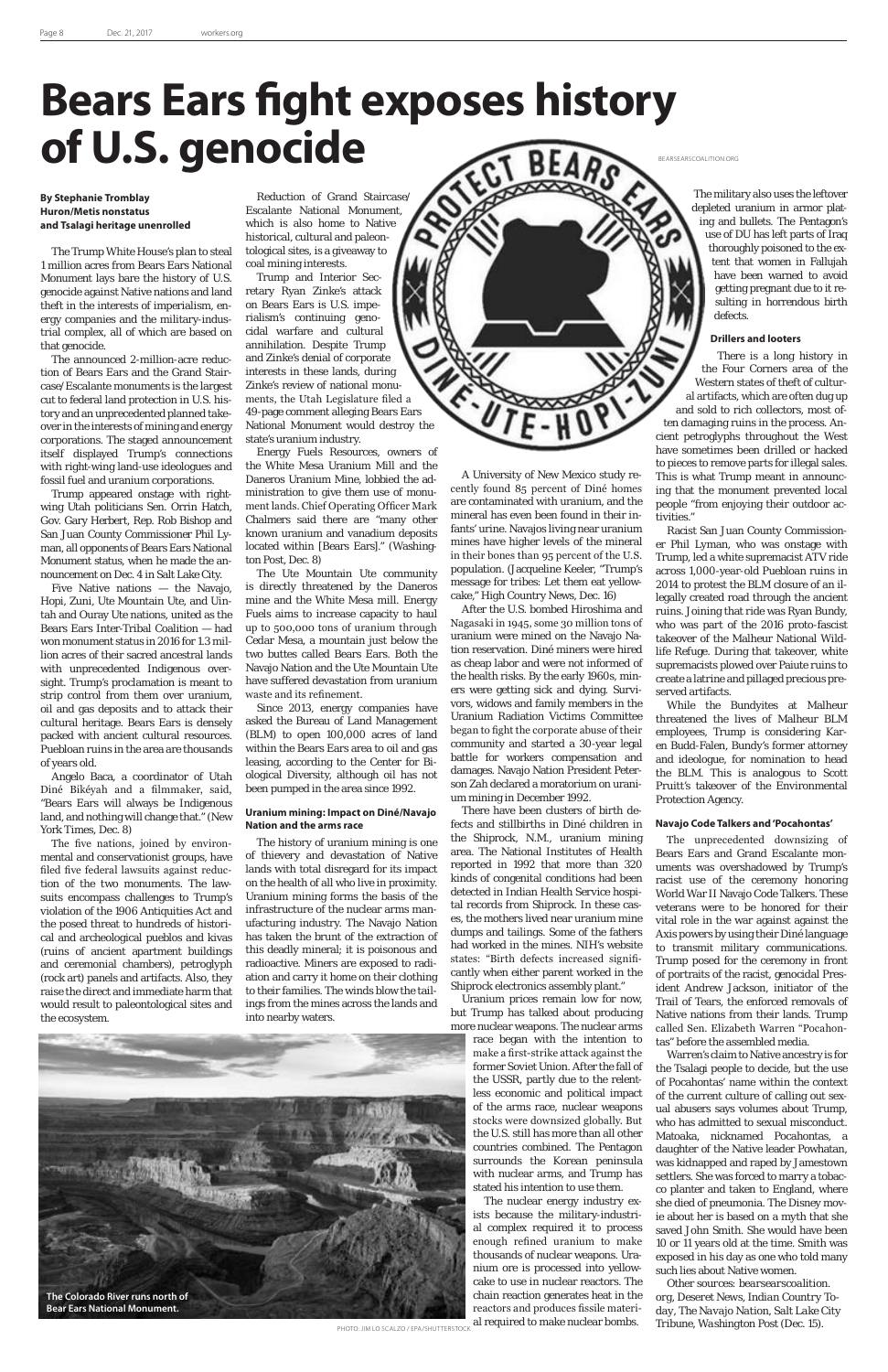### $\bigstar$  workers world party national conference  $\bigstar$

I've been in the party since 1993. I'm fighting to liberate myself, and my class, and for socialism.

I met the party when I was 22 as a Black, newly queer, not-yet trans being. The reason I joined Workers World Party is because I wanted to win. I didn't have a lot of big political philosophy behind that.

I was the first of my family to be born in the U.S. My parents are Jamaican migrants. I was in Boston, a racist segregated city.

WWP had a big demonstration in Boston in 1974. Four years later, I was a child on a school bus having rocks thrown at me, the "N" word, snowballs, taunting.

Two things politicized me. One was the first Gulf War in 1990. I had a friend who was like a young brother who was going into the military because he wanted a job. He was one of the first ground troops in Saudi Arabia.

I understood, maybe not U.S. imperialism, but that I was opposed to this war. I didn't want my friend to be killed. I understood that Black and Brown people who can't find a job shouldn't be sent away to die.

So I joined Emergency New England Coalition to Stop U.S. Intervention in the Middle East. And I met the Party.

Excerpts based on talks given on Nov. 18 - Nov. 19 at the 2017 Workers World Party national conference in Newark, N.J. Full talks are available at workers.org.

## **'I believe that we will win'**



The other thing was the non-verdict of the four cops that brutalized Rodney King. This was before the internet, but someone had videotaped his beating. We didn't have to explain police brutality. You saw it.

When the verdict came down, my house phone lit up from folks in the community, my school: "This is outrageous." This was the first time I organized a demonstration.

I understood that it didn't matter that I had graduated from college; police see our skin, gender, age, and they kill us. I knew I wanted to be a revolutionary.

Nelson Mandela was touring the country. The city of Boston decided that the only place Mandela would be is the whitest of places, Boston Commons. And the Black youths I knew said: "Hell, no. Mandela is coming to Roxbury, Mass."

In the end, young people I knew were on stage with Mandela. The city had to bring him into the Black community. Our Party was part of that.

What made me want to join was when the African National Congress had a private reception, and the group that got invited was WWP.

That made me understand what it is to be in a party, to have relationships with organizations worldwide. I've had this experience when we've had trips to Cuba, Venezuela and other liberation struggles.

A party is a vanguard, fighting organization. What is necessary to win! I don't even know how to count how long I've been in the Party. To me it feels limitless, because of how much I have learned and have gained.

> And I believe that we are the Party that can make that happen.  $\Box$

This organization fights on every level. We have decades of years around the disabled struggle, or we could talk about how many years we have been a part of the Indigenous struggle. We could talk about [Dotty Ballan's 1971] book, "Feminism and Marxism" or [Bob McCubbin's 1976] book on LGBT liberation and Marxism. And how comrades have never had to hide in the closet in the Party for being a communist and being queer at the same time.

Many times at the WWP conferences, comrades disclose things about themselves, whether it's about their recovery, or the jobs they have chosen in their lives. Every member of our class, whether sex workers, migrant workers, low-wage workers, are part of the working class.

We don't just come to these realizations. We grapple with them. There are generations of history and struggle in our understanding that there are comrades who don't use pronouns. And there are comrades like myself who like the pronoun "he," as a trans person. I love my binary identity, but fight for my gender nonconforming comrades. There are cis comrades who are sometimes out there the furthest.

Comrade Maureen in Boston was the first comrade I met. As a young person in Boston, who didn't have a lot of Marxist analysis, I just knew I wanted to be free.

During the opening stages of the first Gulf War, there was a convergence of people. Bombs were flying, the U.S. was going to war, and people met in Boston. And there were Zionists, right-wingers, yelling.

I didn't know any of the folks there. I was by myself.

A Zionist started screaming at me. Before I knew anything, a white woman jumped in front of me and started screaming back and was ready to defend me, defend the Palestinians, the people of Iraq. This was Comrade Maureen.

The Party is not rhetoric. It is about practice in the struggle: the Leninist application of the national question and fighting racism.

We figure out stuff every day. We figure out internationalism. We figure out intergenerational.

We are a cadre, revolutionary, fighting organization. And in a lot of ways we are like a family. We know that we have each other's back. That we can call at 4 in the morning and say: "Comrade, there is something going on and we need to move on a dime." If our comrades are getting death threats, or being chased by the state, we know we are going to mobilize.

We are here if you're looking for a political home, for a place to belong, if you're looking for comrades. That is the highest expression, the best gender-neutral "pronoun."

Vinnie Copeland said that the Blacker we get, the Browner we get, the Redder we are. I want to throw in the queerer, kinkier, younger we are, the more Indigenous, disabled we are, then the better we are, the more able to defeat this ruling class, to defeat capitalism, so we can just live our lives.

#### **By Julie Varughese New York**

The Metropolitan Transit Authority here is on a collision course for a financial crash. It just approved a \$1.9 billion capital project to build a third track for the Long Island Railroad, which mostly benefits suburban commuters and the bourgeoisie. Some MTA board members at its Dec. 13 meeting feigned concern about approving yet another project that may run over cost projections and require borrowing big money. While board members may publicly fret about rising debt to the banks, they aren't actually fighting on behalf of the working people who use the system. The Second Avenue Subway project broke ground in 2007 with a projected cost of \$3 billion. A decade later, it has now sucked up \$11 billion — and construction of the line's second phase hasn't even begun. These overruns require the MTA to take on more debt. The public agency already owes almost \$40 billion to the banks, and has only been making interest payments, instead of paying off the principal. The MTA — with loose fingers in its wallet — might very well be the best customer the banks could wish for.

The first subway line in New York City was built in 1904 by capitalist bosses to

transport workers who were living farther and farther away from the expensive city center where businesses were located.

But not so much good-paying work exists anymore in the city. The evolution of capitalism demands that work be automated to increase "productivity" — yielding profits from more work by fewer workers.

"The bosses really don't need tens of

millions of workers anymore," said Renée Imperato, a disabled veteran and organizer with the People's MTA. "Why feed us, why educate us and why house us?" And why transport us?

#### **People's MTA fights for riders and workers**

Capitalism leaves our class with a stark future. That's why PMTA has sprung up. The original members of PMTA, under the banner of NYC Workers Defense Committee, got involved in struggles around transportation in May. Transit worker Darryl Goodwin had been harassed and wrongfully arrested on May 16 by an on-duty cop, one of hundreds hired by the MTA. The agency supports "broken-windows" policing — the theory that arresting people for minor issues like fare jumping will deter major crimes. However, such wrong thinking will not fix what's wrong with the trains.

Goodwin died Aug. 16 before his trial. His union comrades feel strongly the stress of the arrest contributed to his declining health. Goodwin's good name was restored Dec. 15, after pressure by Transport Workers Local 100, when a Manhattan judge posthumously dismissed criminal charges against him.

While advocating for Goodwin at MTA board meetings, WDC members encountered other militants. Seeing the activism



around transportation, WDC members realized they needed to broaden their mission and create a united front. That was how the PMTA was born. Over the summer, the group's activities included responding to massive delays and derailments in the subways.

Determined to fight for the working class, PMTA's demands include reduced and free fares, the addition of elevators in every subway station to comply with the Americans with Disabilities Act, more buses and trains per hour, an end to racist policing, and rights and justice for transit workers. While access to affordable transportation is being taken away from New York City workers, Boss Trump signs a bill to spend \$700 billion for more wars.

Tony Murphy, a PMTA organizer, sees larger forces at play as the 113-year-old subway system crumbles. He told WW: "The MTA board is proving itself capable of only funneling money to Wall Street, the same class forces that are getting

PHOTO: TWU LOCAL 100

billions in tax breaks from the Trump administration." Murphy added that the MTA board needs to be replaced with a board of workers who ride and operate public transportation.

The PMTA has rallied in front of MTA headquarters monthly before heading to the 20th floor of 2 Broadway in Manhattan to voice demands to MTA board members. The next scheduled board meeting is 10 a.m. on Jan. 24.

Join us in supporting all workers, without whom this society could not function. A public transit system should be a service, not a business.

*Varughese is an organizer with the People's MTA.*

### **NEW YORK**

### **Metro transit debt makes profits for Wall St.**

**TWU Local 100 members outside Manhattan courtroom after judge posthumously cleared union comrade Darryl Goodwin for false cop charges against him.**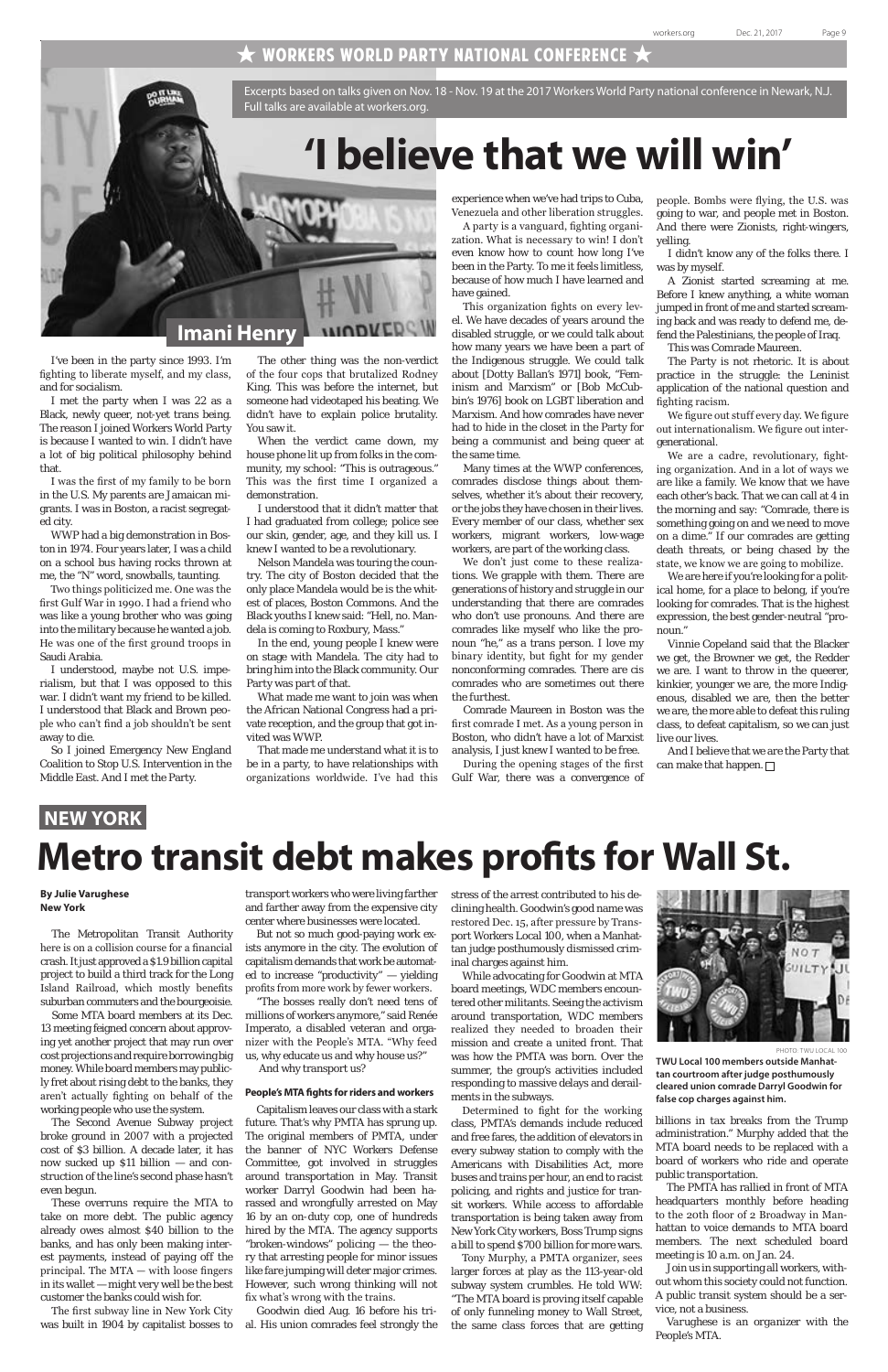## **WORKERS WORLD** editorial **Free Honduras!**

## **Honduran masses 'fight every day without rest'**

### **Communist coalition wins Nepal's national election**

As of the morning of Dec. 19, the recent election in Honduras is being decided in the streets and workplaces — and perhaps in the political consciousness of the soldiers.

Elections top the media headlines this week — from Birmingham to Kathmandu to Caracas to Tegucigalpa.

In each case, Marxist lessons learned in struggle over a century ago still hold true: An election alone cannot decide which class rules society, or whether a nation can free itself from imperialist domination. But it would be an error to dismiss elections as meaningless.

We can look to elections as a guide to what the masses are thinking. We can use them to assess the balance of forces and the internal conflicts in the enemy capitalist class. We can look to see where there is opportunity to intervene in the class and national struggle.

Nowhere among these elections is the struggle more acute than in Honduras. The pro-imperialist regime declared itself victorious in an election everyone knows was a shameless fraud. Still, Washington has given its blessing to the dictatorship, and the European Union has agreed.

The first task is to obstruct the regime in Washington from using its force against the Honduran people.  $\Box$ 

On the other hand, the Organization of

American States — usually a dependable tool of Washington — saw fit to call for a new election. It seems the OAS fears the Honduran masses and knows that accepting an obviously fraudulent election will likely spark more resistance, perhaps spreading elsewhere in Central America.

At most, OAS endorsement of the stolen election could lead to a revolutionary upsurge in Honduras, going far beyond a mere electoral victory for Alianza, the left opposition coalition.

Former President Mel Zelaya has called on the mass movement to come out in the streets and plazas and to stay there. News from the front line of this struggle is still sketchy. This intense class and national conflict is yet to be decided.

Our job as a movement of workers and oppressed peoples in the center of the empire is not only to observe and learn from this struggle. We must do whatever we can in solidarity with the people of Honduras who are fighting for their liberation from imperialism and from class oppression.

#### **By Martha Grevatt**

Three weeks after Hondurans voted in the country's quadrennial presidential election, the struggle over flagrant electoral fraud is still at a fever pitch. The people have taken to the streets to demand, "Fuera JOH — JOH Out!" JOH is the hated current president, Juan Orlando Hernández, whose hand-picked

Supreme Electoral Tribunal (TSE) has declared him president-elect despite clear indications that opposition candidate Salvador Nasralla was the largest vote-getter.

At least 120 separate demonstrations throughout the country, from the capital Tegucigalpa to remote rural parts, have shown no letup in the resistance. A "stoppage" called for Dec. 15 was deemed hugely successful. Sections of the police have so far refused to attack protesters or enforce a curfew, instead mingling with

the people in the streets.

Worried bourgeois commentators here describe a nation "in flames." All over the country the masses are blocking major thoroughfares with burning barricades. Police and military vehicles have been torched.

The TSE's announcement in favor of Hernández, which it finally made official on Dec. 17 after supposedly recounting a token percentage of votes in order to appear objective, provoked this new wave of militant mass protests.

Hondurans realized the election was about to be stolen from them when, after 70 percent of the votes had been counted and the TSE reported a 5 percent lead by Nasrallah over Hernández, the TSE suspended the count for a whole day, citing dubious technical issues. When the counting resumed, the president somehow managed to come out ahead. Statistically this was unlikely, if not impossible.

Part of the previous government's undoing appears to be its rejection of a Chinese offer to build a large hydroelectric dam that could supply both water and power for the country's development. That project is now expected to go ahead. Nepal has had an elected communist coalition government before. Time will tell whether the change in the international situation can bring about lasting improvements for Nepal's workers and rural population.  $\Box$ 

Fresh in Honduran memory is the "election" of 2013, marked by voter suppression, tampering with results and violence against the LIBRE (Liberty and Refoundation) Party. At that time Hernández's right-wing National Party stole the presidency from LIBRE candidate and front-runner Xiomara Castro de Zelaya, the spouse of Mel Zelaya, who had been deposed in 2009 in a U.S.-backed coup. President Zelaya had been taking measures to reduce income inequality and improve the lives of poor and working-class Hondurans. In the current election, Castro de Zelaya was Nasralla's running mate on the ticket of the Opposition Alliance Against the Dictatorship — a coalition of LIBRE, Nasralla's Anti-Corruption Party, and the Party of Innovation and Unity.

#### **'Fight without rest'**

#### **By Deirdre Griswold**

A coalition of Nepal's largest communist parties won national elections held in late November and early December. The Communist Party of Nepal (Unified Marxist–Leninist) and the Communist Party of Nepal (Maoist Center) together won two-thirds of the seats in parliament. Their electoral victory reflects Nepal's continued deep poverty and underdevelopment that have only deepened under the neoliberal agenda adopted by previous governments.

Nepal has a population of almost 30 million, 70 percent of whom live in the countryside.

For decades, the World Bank and the International Monetary Fund have pushed privatization as a way for Nepal to get out of extreme poverty — defined as living on less than \$2 a day. Resisting this imperialist penetration of the economy and the semi-feudal landlord class who ruled the countryside was an armed revolutionary movement led by Maoists. After years of struggle, this "Maoist insurgency" failed to take power, but won many reforms against the semi-feudal system of land ownership. These reforms have raised incomes in some rural areas, but urban poverty has deepened as more imported manufactured goods replace local industry. "More than 3 million Nepali youths, mostly unskilled, have gone abroad (especially in Gulf countries, Malaysia and South Korea) as migrant workers. This figure does not include the population who are employed in India, estimated to be around 3 million." (Nepal Poverty Report, 2016)

Today, 87 percent of Nepal's female

population lives in rural areas, with women outnumbering the men who remain.

People living in urban slums have

more than doubled in over two decades — from 1.2 million in 1990 to 2.8 million in 2014. Squatter settlements are rising in such fast-growing cities as Kathmandu and Pokhara.

> Despite the proclaimed defiance of some police units, repression has been brutal. U.S.-trained forces use live ammunition against demonstrators. The *Continued on the next page*

This trend intensified after the mountainous country was hit in 2015 by a 7.8 magnitude earthquake. Almost 9,000 people died and a million lost their homes. The resulting huge loss of agricultural production pushed a million more people below the poverty line. After this, large numbers of people left Nepal looking for work.

Remittances from relatives working abroad have become a major source of hard currency for their families and for the national economy. The number of households dependent on remittances has reached 56 percent. Remittances make up 25 percent of the gross domestic product.



PHOTO: VIJAY PRASHAD/ALTERNE

Nepal has historically been under the shadow of India. The largest bourgeois party in Nepal is the Congress Party, which was decisively defeated in this election.

There is much hope among the people of Nepal that this election will bring closer relations with People's China, its other huge neighbor. Under the leadership of the Communist Party, China has carried out an astounding emergence from extreme poverty in little more than a generation.

**Communists marching toward an imminent, stunning victory in Nepal, Dec. 13.**



 **Women have played a major role in Nepal's revolutionary movements. Above, women who had previously been sold into slavery denounce their exploitation.**



**In Tegucigalpa on Dec. 15, a supporter of Salvador Nasralla, presidential candidate of the Opposition Alliance against the Dictatorship, orders the current president, Juan Orlando Hernández, "out" during massive country-wide demonstrations.**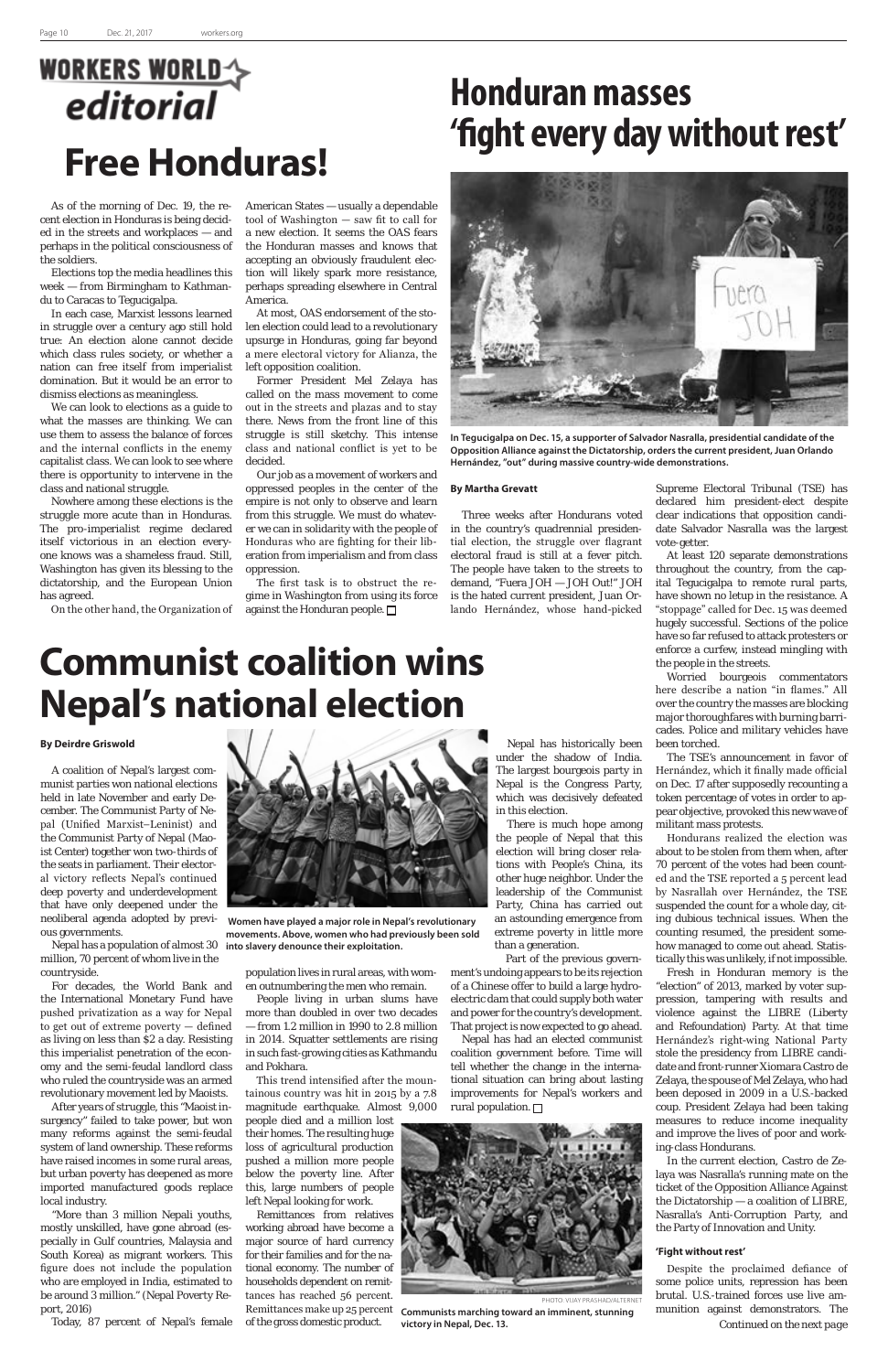## **How imperialism undermined Zimbabwe**

*Based on a talk given at a Dec. 2 Workers World Party forum in New York City. To hear the entire talk, go to tinyurl.com/ybfmw8a5.*

#### **By Monica Moorehead**

The resignation of Robert Mugabe is changing the social landscape not only for the people of Zimbabwe but for all of Africa. This development is part and parcel of the ongoing struggle for independence and sovereignty against imperialism.

Walter Rodney, the martyred Guyanese leader who wrote "How Europe Underdeveloped Africa" in 1972, applied a Marxist, materialist worldview towards Africa. In the first chapter that addressed "What is development and underdevelopment?" Rodney states: "An even more indispensable component of modern underdevelopment is that it expresses a particular relationship of exploitation: namely, the exploitation of one country by another. All of the countries named as 'underdeveloped' in the world are exploited by others; and the underdevelopment with which the world is now preoccupied

is a product of capitalist, imperialist and colonialist exploitation.

"African and Asian societies were developing independently until they were taken over directly or indirectly by the capitalist powers. When that happened, exploitation increased and the export of surplus ensued, depriving the societies of the benefit of their natural resources and labor. That is an integral part of underdevelopment in the contemporary sense."

#### **Historic roots of colonialism & resistance**

The Berlin Conference in 1884-85 the "Scramble for Africa" conference — is where the European capitalist countries met to carve up virtually the entire African continent in order to expand their markets for profits by super-exploiting African labor and plundering its superrich mineral resources. The trans-Atlantic slave trade, resulting in tens of millions of African peoples being stolen from their homeland, laid the foundation for colonialism and neocolonialism.

In the case of Zimbabwe, it was Cecil Rhodes who became the British colonizer of what was called Rhodesia in the late 1800s. Rhodes established the DeBeers Mining Company, known for its stolen diamonds from Zimbabwe. He treated the entire country as his private slave plantation with the backing of state brutality.

Rodney comments about Zimbabwe's earliest stages of development: "When Cecil Rhodes sent in his agents to rob and steal in Zimbabwe, they and other Europeans marveled at the surviving ruins of the Zimbabwe culture, and automatically assumed that it had been built by white people. Even today there is still a tendency to consider the achievements with a sense of wonder rather than with the calm acceptance that it was a perfectly logical outgrowth of human social development within Africa, as part of the universal process by which man's labour opened up new horizons. The sense of reality can only be restored by making it clear that the architecture rested on a foundation of advanced agriculture and mining, which had come into existence over centuries of evolution."

By 1914, white settlers, numbering just 23,730, owned slightly more than 19 million acres of land in Rhodesia while an estimated 752,000 Africans occupied a total of 21,390,080 acres of land. ("A brief history of land in Zimbabwe: 1890-today," focusonland.com)

Eventually thousands of white farmers (colonizers) carried out a systematic campaign of wars and massacres to uproot the Indigenous African population from their lands. They did so despite many heroic resistance campaigns carried out by the African population who could not match the fire power of the colonizers. Ian Smith was proclaimed prime minister of Rhodesia in 1964 and confiscated 6,000 acres for himself. His apartheid policies codified white farmers' use of the land for commercial farming of crops like tobacco to be sold as commodities on the world capitalist market. So while these farmers were enriching themselves, the people of Zimbabwe faced starvation and were reduced to being "tenants" on their own lands.



#### **Imperialists punish Zimbabwe for political defeat**

Carrying forth the legacy of the first two phases of the liberation struggle, the Third Chimurenga (liberation struggle) created two fronts which arose in the late 1960s — one was ZANU (Zimbabwe Afri-

AFRICOM does not exist to protect the sovereignty of the African peoples, but to protect the interests of the monopolies by repressing any kind of mass resistance to its brutal occupation, no matter the ideology of the leadership to that resistance.  $\square$ 

can National Union) led by Mugabe and the other was ZAPU (Zimbabwe African People Union) led by Joshua Nkomo. These two guerrilla factions joined forces as the Patriotic Front to force the Smith government to the negotiating table in Britain and to sign the 1980 Lancaster House Accords, which was a compromise that supposedly held the British government accountable for financially compensating white farmers so that Black farmers could reclaim their lands.

A large sector of those who fought for the liberation of Zimbabwe were landless Black farmers, now commonly referred to as war veterans from the liberation struggle. Twenty years later, these same war veterans pressured the Mugabe government to remove the commercial farmers, by force if necessary, once the British government reneged on the Lancaster accord.

Mugabe established a radical land redistribution program, allowing war veterans to take back their stolen lands, including by force. This included Ian Smith's acres.

Tony Blair and George W. Bush imposed sanctions on Zimbabwe starting in 2002 as an act of war against the population. These sanctions slashed fuel and food subsidies with the aim of turning the masses against Mugabe by making him the scapegoat for any economic hardships imposed by imperialism.

When Mugabe was re-elected as president during his 37-year tenure, both Blair and Bush declared the elections undemocratic, while attempting to prop up their puppet candidate. When a devastating drought hit Zimbabwe and other parts of

southern Africa very hard in 2003, the imperialists blamed Mugabe for it.

The Zimbabwe Congress of Trade Unions, the largest workers union, says the country's unemployment rate is now at 90 percent. The country has also been severely impacted by the AIDS crisis, along with losing a major trading partner when the Soviet Union collapsed in 1991.

Today, Zimbabwe's foreign debt is more than \$7 billion, more than half of its gross domestic product. According to a July 7 Reuters report, "The suggested reforms include slashing public sector wages, now at more than 90 percent of the national budget, reducing farm subsidies, improving transparency in the mining sector and reaching an agreement on the compensation of white farmers."

#### **An attack on Mugabe is an attack on Zimbabwe**

Why have U.S. and British imperialism hated Mugabe since he became the first democratically elected president of Zimbabwe? Why are they glad he was forced to resign?

Mugabe is a bourgeois nationalist, not a socialist. There are two fundamental reasons why the imperialists hate him so much. Number one is that Mugabe is a former leader of a national liberation movement that helped to bring an end to a racist, apartheid-like regime.

Number two is that he backed the war veterans taking back their land from the white colonizers and was unapologetic about doing so. With all his political contradictions, Mugabe was willing to stand up against U.S. and British imperialists.

It is this defiance against imperialism, which seeks to break all bonds of international proletarian solidarity, especially with the most oppressed, that our party has done everything it can to defend. That means defending Zimbabwe's leadership against imperialist intervention both economically and politically.

Like any country, Zimbabwe has a right to develop its economic infrastructure to meet the needs of the people, and not to have its economy chained to foreign debt to the banks that it can never pay in 10 lifetimes.

With all its millions of acres of arable lands, Zimbabwe has the capacity to feed its population if it weren't forced to

export food to pay off the interest on its foreign debt. Cancel the debt!

No matter what happens in Zimbabwe going forth, we know that U.S. and British imperialism will not stop their intervention into the internal affairs of Zimbabwe. They have made that abundantly clear by saying that "fair and democratic" elections have to take place when they say so. The biggest threat to the African continent today is the U.S. Africa Command, more commonly known as AF-RICOM, created by the Pentagon under the guise of fighting so-called terrorism.

AFRICOM is based in at least 38 African countries. Three of its bases are in Zambia, South Africa and Botswana, countries that border Zimbabwe.

Committee of Families of Disappeared (COFADEH) reports at least 20 people have died in the past three weeks. Hundreds have been injured by bullets and clubbings; protests are routinely tear gassed. At least 800 have been arrested or detained.

A bus with members of the Council of Popular and Indigenous Organizations of Honduras (COPINH) was blocked from reaching a mass demonstration on Dec. 12. COPINH has been fighting to defend Indigenous land and water against foreign mining interests. On March 2, 2016, COPINH's beloved leader, Berta Cáceres, was assassinated. The bus delegation was led by Cáceres' daughter, Bertha Zúñiga Cáceres.

Unknown saboteurs on Dec. 10 took down the transmission antenna for Radio Progreso, one of the few media sources getting out the truth in Honduras. Since then, broadcasts have been halted. As described by director of Radio Progreso, Jesuit Father Ismael Moreno Coto — better known as Padre Melo: "We already verified that it was not an action of the weather or the winds. We have precise data that what holds the tower was previously unscrewed, which caused the antenna to split into three pieces. There were external hands, criminal hands, that proceeded to create the conditions for the tower to fall." (Giorgio Trucchi, rebelion.org, Dec. 16) As with the previous U.S. administration, the government in Washington is playing a criminal role in suppressing the democratic will of the Honduran masses. Trump wasted no time in recognizing JOH as Honduran president. Mel Zelaya has denounced the role of U.S. Chargé d'Affaires Heide Fulton in facilitating "spurious recounting, vote by vote, of electoral documents that all Honduran people know have been adulterated." Nasralla and Zelaya have both blasted attempts by the Organization of American States to split the opposition by insisting Nasralla "disengages completely from former President Zelaya because he's a supporter of Chávez and promotes Democratic Socialism." Zelaya called on the people "to fight every day without rest." (Rights Action, Dec. 14) *Grevatt was a member of an International Action Center team of Human Rights Observers that witnessed the electoral coup of 2013.* 

**A portrait of Robert Mugabe in Harare, Zimbabwe.**

#### *Continued from page 10*

### **Honduran masses**

#### **South Africa: Which road to liberation A MARXIST VIEW**

Eyewitness account written in 1993 by Monica Moorehead

workers.org/books.july2012/SouthAfricaMM.pdf